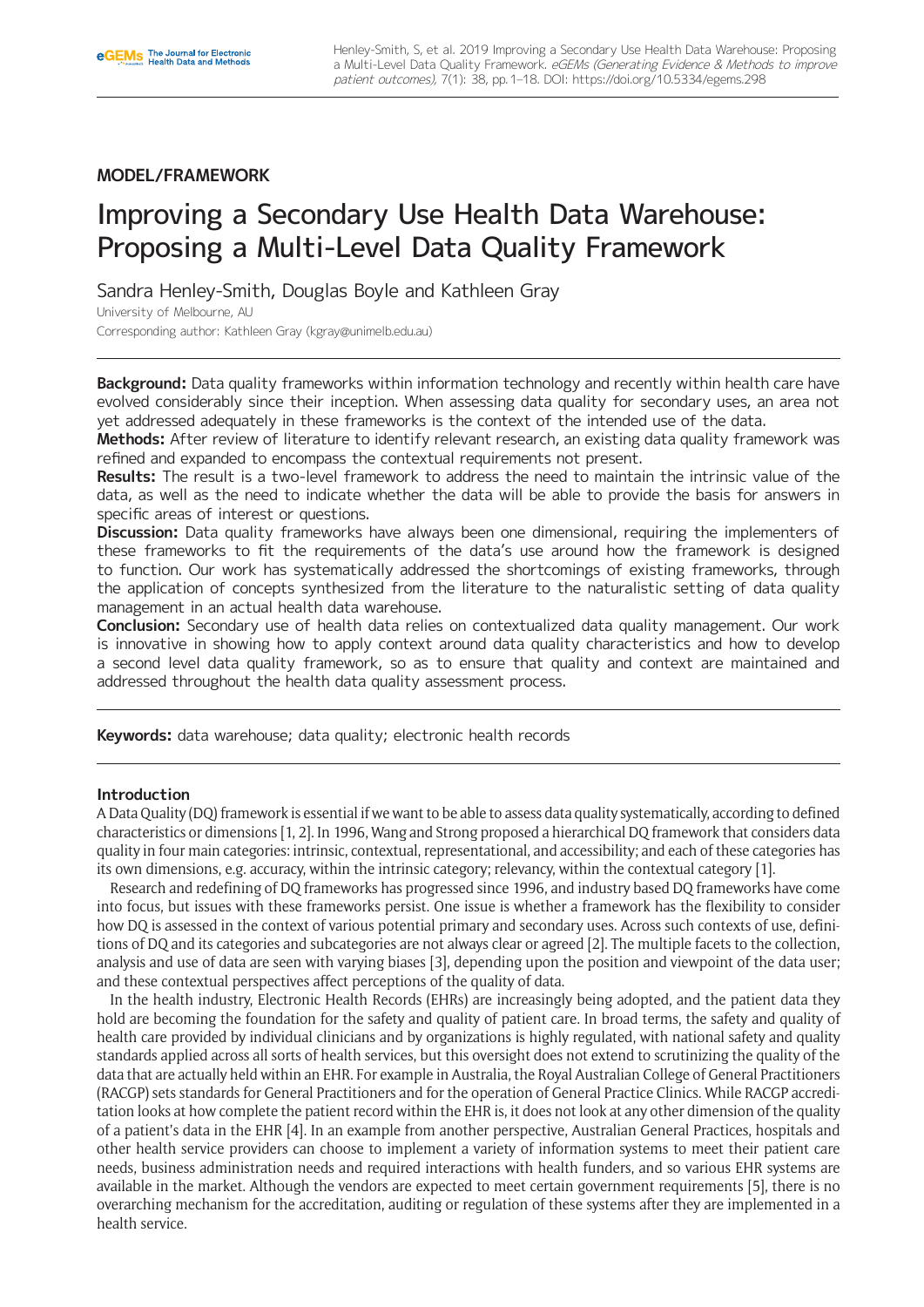As the health industry moves ahead with EHRs, a data-driven health care system is emerging. This relies on greater secondary use of data – that is, the extraction, compilation and analysis of diverse sets of data from many patients' records, to answer particular clinical or administrative questions, beyond those raised during the immediate care of any individual patient whose data are recorded. Warehousing data from EHRs for secondary use is becoming more common. Thus it is ever more important to apply quality controls throughout the collection and use of EHR data [3].

Data quality issues faced by secondary users of data extracted from EHR systems include the inconsistent use of coding systems such as SNOMED, ICD10 or other terminology; data may be miscoded if those who initially enter the data do not have the time, skills, or knowledge to ensure accuracy, or if they lack training and support within the workplace or from system vendors. Also, across different EHR systems, there is no common or consistent way to enter data, for example, using free text boxes, radio buttons, or pick lists. Moreover these systems do not always have builtin checks, for example to ensure that a reason for visit or a diagnosis is not miscoded as a procedure or some other incorrect data type [6–8]. Furthermore, the precise aim of secondary use of patient data can raise other data quality issues, because data quality has both intrinsic and intentional aspects:

*"Fitness for use does not change the underlying intrinsic DQ features of the elements in a data set; it does change the acceptability of measures of DQ based on the intended use. For example, a completeness measure of 70 percent may be acceptable for a variable that is known to be not relevant to an analysis but would be unacceptable in an analysis where the variable was deemed important."* [2]

Prospective secondary users of warehoused EHR data need to understand what meaning was associated with the variables and attributes that contain the data they need, in the primary use context where the data were entered. As well they need to understand the clinical practice environment where this EHR system was implemented. Without an understanding of these data collection influences on overall data quality, potential biases that could exist within the data cannot be identified or documented; this will have a flow-on effect on the analysis and interpretation of these data in secondary use. Two kinds of considerations for assessing the fitness for secondary use of data extracted from EHRs – system design and system use – are described next.

When evaluating proposed secondary uses of EHR data, it is important to consider the original design of the EHR system's database naming conventions, structure and associated user interface, and determine the intended primary use of the applications, forms, screens and fields in relation to where they are stored in the database. When secondary use relies upon a data warehouse of data sourced from many different non-standardized EHR systems, the data warehouse custodians are unlikely to be able to influence the ensuing data quality issues at their source [3]. This is why data quality assurance on the data in the warehouse needs to factor in the EHR systems' original intent; when contextual information about the user interface of the EHR system is not available, it is important to document occasions where data are most likely to be mis-entered or misrepresented.

The way EHR systems are used in practice needs consideration to ensure that secondary data users are aware of data quality limitations resulting from the way patient data are entered and maintained. EHR system users may lack training or confidence, have limited IT skills or knowledge, or experience time and other pressures in the work environment, all of which may combine to reduce data quality even for primary use [3, 6]. Again, the data warehouse custodians are unable to influence such data quality issues directly, and so data quality assurance on the data in the warehouse must take into account potential issues with data that arise from the challenges that EHR system users are known to face.

These two examples underscore the point that data quality assurance needs to occur on the EHR data stored within a secondary use data warehouse, so that we can be confident that they are fit for purpose. We need a systematic way to determine both the intrinsic quality of data, within the primary use EHR system, and as well the intentional quality, in relation to each secondary use objective. Accordingly, health informatics researchers are reviewing DQ frameworks developed within the wider IT industry and other business sectors and are expanding upon these to create DQ frameworks that address the multiple uses and challenges of data extracted from health information systems.

#### **Objective**

We set out to explore how a DQ framework applicable to warehoused EHR data for secondary use could implement broad industry standards of good practice, whilst identifying the intrinsic features and analytic implications of particular EHR data. Our objective was to establish a process for characterizing data quality on a project-by-project basis, enabling us to tailor the data quality assessment to the specifics of each intended secondary use.

#### **Method**

We undertook a literature review to identify the latest research on data quality assurance frameworks. An important development of this kind was a systematic review of DQ frameworks from 1996 to 2013, published in 2016 by Kahn et al. They focused on harmonizing data quality assessment terminology, and they augmented their analysis of the literature by workshops and interviews with health industry participants, to produce a comprehensive framework for the secondary use of EHR data [2]. We determined that the framework provided by Kahn et al. was a sound foundation for our research. Independently, this paper was identified as one of the top Clinical Research Informatics papers in 2017 [9] providing external validation for our decision to build on this work.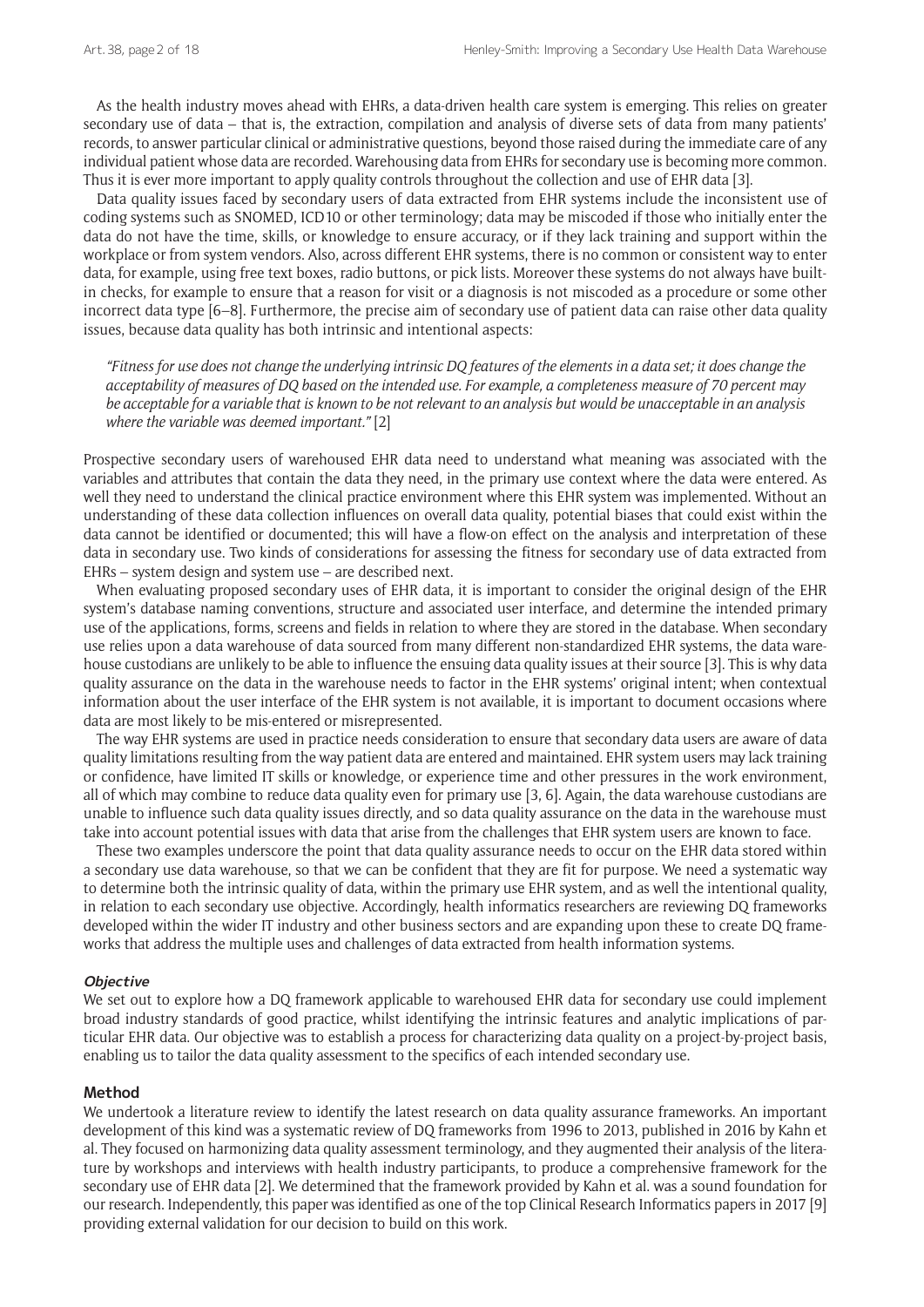We then compiled an initial list of specifications and attributes that we wanted to incorporate in a data quality framework to capture the two key contexts that we consider to be important influences on warehoused EHR data's fitness for secondary use. This list was based on knowledge gained through the literature review, as well as on extensive prior health data warehouse experience among the authors. This list is shown in Appendix A.

Then we re-analyzed the Khan et al. paper and its top-level framework design, checking for compatibility with the list in Appendix A. From this review, we determined that a two-level framework would allow for the incorporation of contexts:

**Level 1:** Original data (context of representation in the data warehouse): This first level provides metrics to assess the data held in a data warehouse (including any transformations) in terms of their intrinsic quality, based upon the source systems' use of naming conventions. This is derived from Khan et al.

Level 2: Uses of the warehoused data (context of secondary use): This second level matches the context of a secondary user's data request to the data held within the data warehouse, so that data quality can be assessed based upon the constraints and requirements of the area of interest or question reflected in the data request. This level is designed to have its own defined terminology, definitions and characteristics; while there may be some cross-over from Level 1, there will also be separate attributes and characteristics. In some cases, an attribute may have the same DQ attribute name in both levels of the framework, but a different contextual meaning to define how the attribute should be assessed in the light of each specific data request.

Then, we conducted a 14-step iterative testing and refinement process, to develop a DQ framework that could fully represent the specifications and attributes in Appendix A in a two-level framework, and to translate it into a checklist that could be used on a case-by-case basis:

- 1. Choose a subset of fields and tables in a data set sourced from various EHR systems and designed for secondary use, against which to test the DQ attributes: The tables and fields chosen should aim to reflect the diversity of EHR data held in the data warehouse.
- 2. Define an initial Level 1 checklist based on the specifications and attributes of Appendix A in conjunction with Khan et al.
- 3. Test the checklist against the secondary use dataset.
- 4. Based on issues identified from testing, re-work the Level 1 DQ framework into a new criteria-plus-checklist template.
- 5. Perform a dry run with one of the same fields used in Step 1 of this process, for the initial testing of the reworked Level 1 DQ framework.
- 6. Test on the rest of the Step 1 fields, the re-worked Level 1 DQ framework and checklist template.
- 7. Have co-authors regularly review and critique the revision of Level 1.
- 8. Write up the Level 1 DQ terms definitions, including context and reporting, as the confirmed Level 1 DQ framework.
- 9. Test the confirmed Level 1 DQ framework checklist template in a simulated real-world EHR data warehouse and document all results.
- 10. Develop the level 2 DQ terms, definitions and examples based upon the Level 1 DQ terms.
- 11. Review the initial Level 2 DQ framework based on the context checklist in Appendix A and following the intent of Level 2 defined above.
- 12. Test the checklist against a data extraction request to a simulated real-world EHR data warehouse, typical of requests for data for secondary use.
- 13. Write up Level 2 DQ terms definitions, including context and reporting, as the confirmed DQ framework.
- 14. Test the confirmed DQ framework in a simulated real-world data warehouse and document all results available for data from selected EHR systems.

Level 1 testing was undertaken within a test data warehouse modelled on a real-world data warehouse, on data from two General Practice EHR systems from which data are sourced and stored there; both warehouses are managed by the authors' research group. The source systems, Medical Director™ and Best Practice™, were prioritized because they are the most widely used General Practice EHR systems in Australia, and also because many data warehouses in Australia source data from these systems by various mechanisms. Tables and fields within these systems were selected for testing based on their diversity of function, and included those designed to record the following data: Patient demographics, Reason for visit, Clinical diagnosis, Current prescriptions including medication name, and Perinatal data; each was assessed in the form of a data field from a CSV file extract from the source system. Level 2 testing used a modification of an actual request to extract de-identified primary care data from a warehouse managed by the authors' research group.

#### **Results**

This project created and tested a two-level framework-plus-checklist, formatted as re-usable templates, for assessing the data quality of warehoused EHR data for secondary use. For each level, first the framework was refined, then the checklist was developed. Key learnings from the testing process, and details of the resulting template, are described for each level.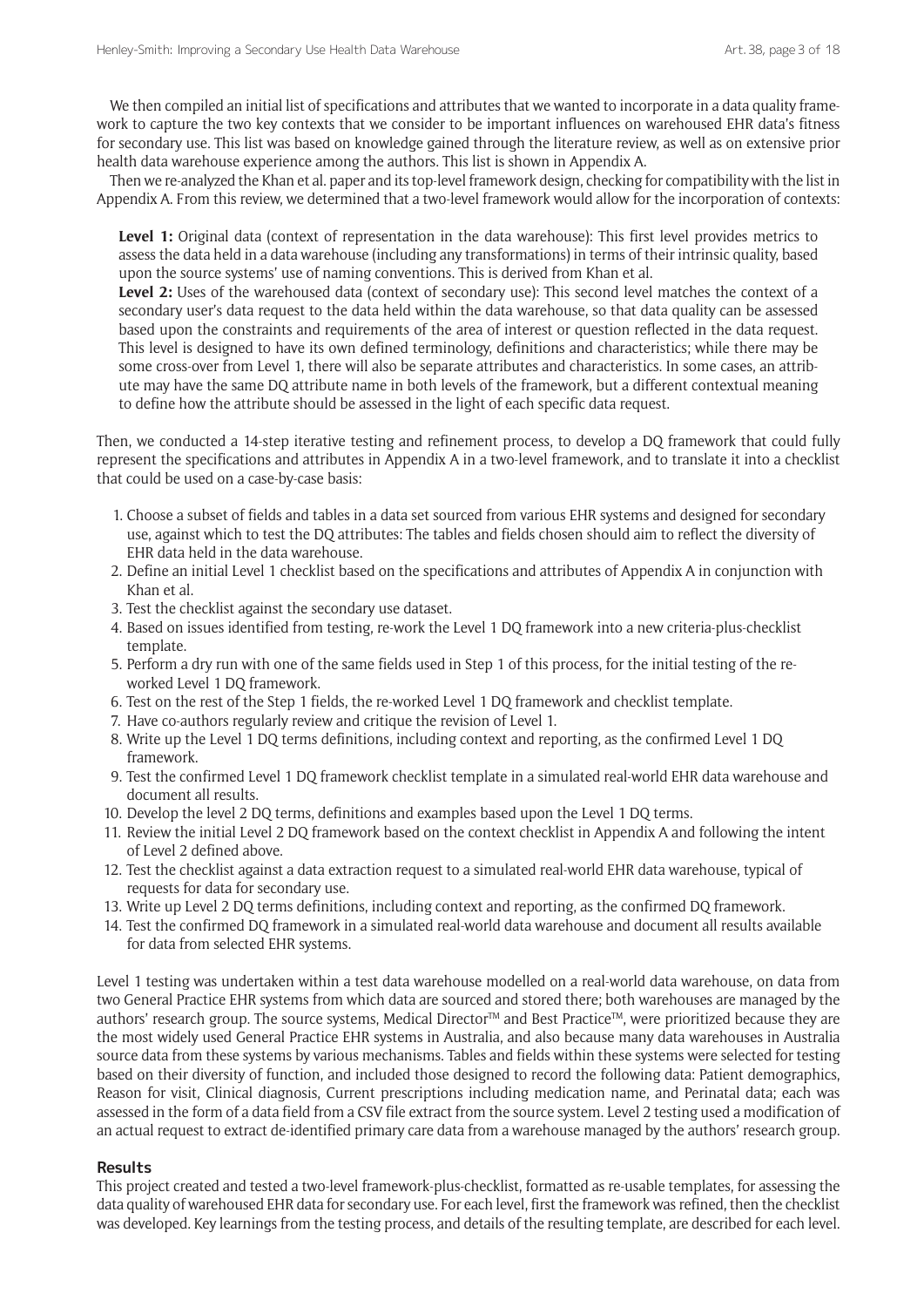#### **Level 1 Data quality framework and checklist**

The Level 1 framework and checklist enables the data's intrinsic value and their data warehouse context to be clearly documented – regardless of the analytic implications of the data.

Appendix B outlines all the enhancements on Kahn et al.'s existing framework that were made to build the Level 1 sections and sub-sections required for our DQ framework. Through testing we found that revision was required, to describe the DQ framework characteristics that would address the problems the authors had experienced in working with a secondary use data warehouse. For example, we found that within the contextual components of the DQ framework, the context of the data warehouse itself was missing; and some DQ characteristics from Kahn et al. needed modification or removal. Testing and re-working the DQ framework sections and sub-sections resulted in the consolidated requirements shown in **Table 1** below.

The framework requirements outlined in **Table 1** helped to inform and develop the Level 1 DQ framework and checklist that is summed up in **Table 2**. The DQ characteristics that are italicized in **Table 2** are derived from Kahn et al.'s DQ framework. The validation requirements are explained using examples that emerged from testing in our simulated data warehouse. The full Level 1 DQ framework and checklist in template are shown in Appendix C.

**Table 1:** Level 1 Data Quality Sections and Sub Sections to be addressed in a DQ framework.

| This is the name of the application where the secondary use data were extracted from and<br>were being assessed for data quality                                                                                                                                                                                                                                                                                                                                                                                                                                                                                                                                                                                                                                                                                                                                                                                                                                                                                                                                                                                                                                                                                                           |
|--------------------------------------------------------------------------------------------------------------------------------------------------------------------------------------------------------------------------------------------------------------------------------------------------------------------------------------------------------------------------------------------------------------------------------------------------------------------------------------------------------------------------------------------------------------------------------------------------------------------------------------------------------------------------------------------------------------------------------------------------------------------------------------------------------------------------------------------------------------------------------------------------------------------------------------------------------------------------------------------------------------------------------------------------------------------------------------------------------------------------------------------------------------------------------------------------------------------------------------------|
| This provides context on the data warehouse environment where the secondary use data<br>are held in relation to the following:                                                                                                                                                                                                                                                                                                                                                                                                                                                                                                                                                                                                                                                                                                                                                                                                                                                                                                                                                                                                                                                                                                             |
| a. Number of source systems<br>b. Data processing type: Raw data or processed data<br>c. Data extraction and storage type: Extract all data and over-write what is stored each<br>time, or extract complete data first and then only changes after that<br>d. Source data extraction type: Database, delimited text file, Excel file, other file type                                                                                                                                                                                                                                                                                                                                                                                                                                                                                                                                                                                                                                                                                                                                                                                                                                                                                      |
| This is the name of the table being assessed for data quality, repeated for each table<br>that is extracted from the source system. The following need to be addressed within the<br>framework:                                                                                                                                                                                                                                                                                                                                                                                                                                                                                                                                                                                                                                                                                                                                                                                                                                                                                                                                                                                                                                            |
| a. Location of the table context/meaning<br>b. Location of table fields/variables list<br>c. Section to list out DQ characteristic assessment requirement<br>i. Expected result of the characteristic<br>ii. Actual result of the characteristic<br>iii. Result of the characteristic - Pass/Fail<br>1. If a fail, why did it fail                                                                                                                                                                                                                                                                                                                                                                                                                                                                                                                                                                                                                                                                                                                                                                                                                                                                                                         |
| This is the name of the field being assessed for data quality, within the table documented<br>within the table section, repeated for each field within each table that is extracted from<br>the source system. The following need to be addressed within the framework:                                                                                                                                                                                                                                                                                                                                                                                                                                                                                                                                                                                                                                                                                                                                                                                                                                                                                                                                                                    |
| a. Location of the field context/meaning<br>b. Field variable type and length<br>c. Field input type i.e. look up, text, date/time, integer/numeric<br>d. Field allowable characters - if other than a look up field<br>e. Field available variables – if a look up table:<br>i. Document the variables and associated meanings<br>ii. Location of the look up table variables and meanings documented<br>f. Section to list out DQ characteristic assessment requirement<br>i. Expected result of the characteristic<br>ii. Actual result of the characteristic<br>iii. Result of the characteristic - Pass/Fail<br>1. If a fail, why did it fail<br>g. Document the data accuracy of the field held within the data warehouse<br>h. Data interpretation, integrity and limitations<br>i. Document any data interpretation issues known through the process or known<br>through experience<br>ii. Document any data issues with the data in the data warehouse<br>iii. Document any known data limitations<br>i. Repeat 4 for Field Name 2 to x, until all fields within the table have been documented<br>j. Repeat 3 to 4 for Table 2 to x and Field Name 1 to x, until all tables and fields within<br>the system have been documented |
|                                                                                                                                                                                                                                                                                                                                                                                                                                                                                                                                                                                                                                                                                                                                                                                                                                                                                                                                                                                                                                                                                                                                                                                                                                            |

**DQ Section and Subsection areas Explanation**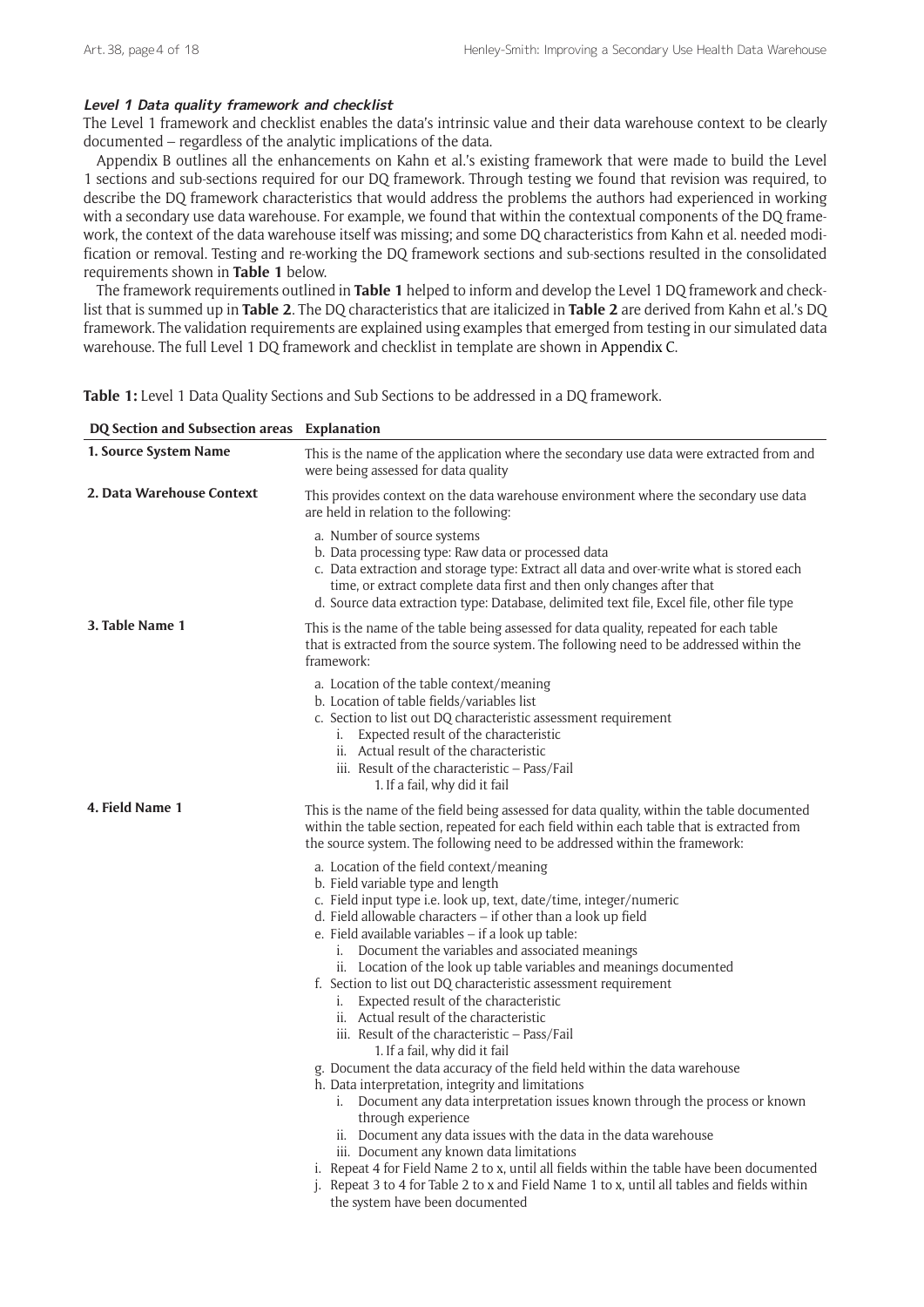| 1. Data Warehouse Context Location Framework<br><b>Requirement Description</b>                                       | Explanation/Validation Requirements                                                                                                                                                                                                                                                               |
|----------------------------------------------------------------------------------------------------------------------|---------------------------------------------------------------------------------------------------------------------------------------------------------------------------------------------------------------------------------------------------------------------------------------------------|
|                                                                                                                      |                                                                                                                                                                                                                                                                                                   |
| 1.1. Data Warehouse (DW) Location                                                                                    | is the location of the data warehouse where data are being hosted<br>This i                                                                                                                                                                                                                       |
| 1.2. Number of Source Systems within DW                                                                              | This is the number of applications that are being extracted from to output data housed within this DW                                                                                                                                                                                             |
| 1.3. Data Processed Type                                                                                             | tables or whether data have been processed and combined into associated tables and fields between the source<br>This is whether the data that are being assessed are from the raw extraction still in the separate source system<br>systems                                                       |
| 1.4. Data Extraction Storage Type                                                                                    | the DW, or a complete extract when first requested and then extracting updated records only from each of the required tables<br>This is how the data handling of the extraction is done, either extracting all data each time and overwriting what is stored in<br>in subsequent data extractions |
| 2. Source Database and Table Name Context Location Framework                                                         |                                                                                                                                                                                                                                                                                                   |
| <b>Requirement Description</b>                                                                                       | <b>Validation Requirements</b>                                                                                                                                                                                                                                                                    |
| 2.1. Source System Name                                                                                              | is the name of the source database software that is being assessed<br>This                                                                                                                                                                                                                        |
| 2.2. Source System Extraction Type                                                                                   | is how the data were extracted from the source system, i.e. extracted from a CSV file created by the source provider or<br>extracted from a database through the tables or views<br>This i                                                                                                        |
| 2.3. CSV/Text and Other Source File Additional Information                                                           | Define where or by whom the CSV/text file was created or what the other source of the data is, e.g. from a pathology<br>laboratory CSV file created by the lab's IT department based upon defined requirements                                                                                    |
| 2.4. Table/File Name                                                                                                 | This is the name of the database table or CSV/text file that the data has come from as the source that is being assessed                                                                                                                                                                          |
| 2.5. Location of the Table Context/Meaning                                                                           | This is either the tables context/meaning written or the location of the file that contains this information                                                                                                                                                                                      |
| 2.6. Location of Table Fields/Variables List                                                                         | is either the tables' fields listed or the location of the file that contains this information<br>This i                                                                                                                                                                                          |
| 3. Table Name Data Quality Framework: <i>Conformance: Do Data Values Adhere To Specified Standards And Formats?</i>  |                                                                                                                                                                                                                                                                                                   |
| DQ Characteristic                                                                                                    | <b>Validation Requirements</b>                                                                                                                                                                                                                                                                    |
| 3.1. Relational Conformance                                                                                          |                                                                                                                                                                                                                                                                                                   |
| 3.1.1. Data values conform to relational constraints                                                                 | The table within the data warehouse should be structured so that it contains easily identifiable fields/columns that can be<br>used as a foreign key, so data are easily linkable in a usable and meaningful way                                                                                  |
| 3.1.2. Unique (key) data values are not duplicated                                                                   | or deleted; a new record has been created for the same record ID; the old record is expired and the status of the new row is set<br>The table must have a unique record ID that is not repeated without easily identifiable reasons, i.e. record has been updated<br>to updated or deleted        |
| 3.1.3. Table from Source System has a Created Date, Created<br>By, Updated Date, Updated By and Record Status fields | within the record have been updated and by whom; to know if the record was active, inactive or deleted at the time of data<br>The table contains gold-standard fields that enable auditors and users of the secondary data to know if the data contained<br>extraction                            |
|                                                                                                                      | (Contd.)                                                                                                                                                                                                                                                                                          |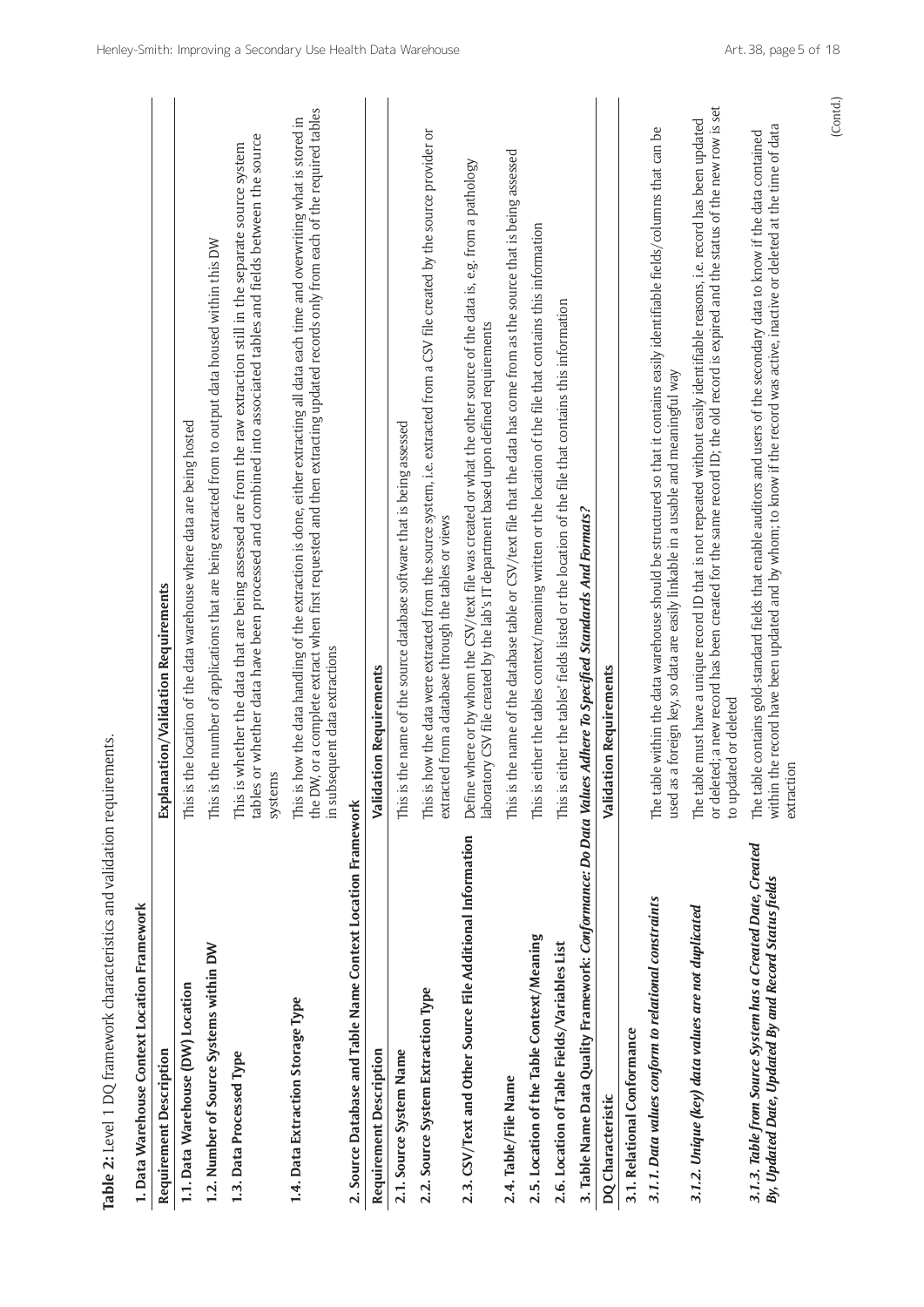| Data held within the table show expected fluctuations for time-orientated events based upon local and external<br>is either the field's context/meaning as written or the location of the file that contains this information<br>is the name of the field within the source database software's database table that is being assessed<br>record ID but an updated DW import status code exists within the table<br>knowledge – i.e. increase in influenza immunizations during flu season<br>latest data, or data required at a set date and time, are used as required<br>and time is before the end date and time of the same appointment<br>is the type of field and the length of the field - i.e. char 60<br>cedes date of a booster immunization<br>where this information is held<br>Valuation Requirements<br>es Believable?<br>4. Table Name Data Quality framework: <i>Plausibility: Are Data Valu</i><br>This<br>This<br>This<br>4.2.3. Measures of data value density against a time oriented<br>3.1.5. Table from Data Warehouse Required Additional Fields<br>have at least one of the following Field Types: Imported Date,<br>3.1.6. The Data Warehouse Gold-Standard Field Names and<br>Associated Status Variable Codes and Meanings: Imported<br>4.2.2. Sequences of values that represent state transitions<br>Exported Date and Data Warehouse Import Status Fields<br>Date, Exported Date and Data Warehouse Import Status<br>denominator are expected based on internal knowledge.<br>4.1.1. Data values that identify a single object are not<br>4.2.1. Observed or derived values conform to expected<br>5. Field Name Context Location Framework<br>5.2. Location of the Field Context/Meaning<br>5.3. Field Variable Type and Length<br>conform to expected properties.<br>4.1. Uniqueness Plausibility<br>4.2. Temporal Plausibility<br><b>Requirement Description</b><br>unnecessarily duplicated.<br>temporal properties.<br>5.4. Field Key Type<br>5.1. Field Name<br>If failed why<br>If failed why<br>If failed why<br><b>Fields</b> | 3.1.4. The Source System Gold-Standard Field Names and<br>Associated Status Variable Codes and Meanings: Created<br>Date, Created By, Updated Date, Updated By and Record<br><b>Status fields</b> | This lists the system field names held within the table for the Created Date, Created By, Updated Date, Updated By and Record<br>Status fields, including the variable code and associated meaning of the record status field or the location of where this<br>information is held |
|-----------------------------------------------------------------------------------------------------------------------------------------------------------------------------------------------------------------------------------------------------------------------------------------------------------------------------------------------------------------------------------------------------------------------------------------------------------------------------------------------------------------------------------------------------------------------------------------------------------------------------------------------------------------------------------------------------------------------------------------------------------------------------------------------------------------------------------------------------------------------------------------------------------------------------------------------------------------------------------------------------------------------------------------------------------------------------------------------------------------------------------------------------------------------------------------------------------------------------------------------------------------------------------------------------------------------------------------------------------------------------------------------------------------------------------------------------------------------------------------------------------------------------------------------------------------------------------------------------------------------------------------------------------------------------------------------------------------------------------------------------------------------------------------------------------------------------------------------------------------------------------------------------------------------------------------------------------------------------------------------------------------------------------------------------------------------|---------------------------------------------------------------------------------------------------------------------------------------------------------------------------------------------------|------------------------------------------------------------------------------------------------------------------------------------------------------------------------------------------------------------------------------------------------------------------------------------|
|                                                                                                                                                                                                                                                                                                                                                                                                                                                                                                                                                                                                                                                                                                                                                                                                                                                                                                                                                                                                                                                                                                                                                                                                                                                                                                                                                                                                                                                                                                                                                                                                                                                                                                                                                                                                                                                                                                                                                                                                                                                                       |                                                                                                                                                                                                   | from the source system; imported as a date/time stamp into the data warehouse and the status of each record – to ensure the<br>The data warehouse as a gold standard should have in each table and each record when it was exported as a date/time stamp                           |
|                                                                                                                                                                                                                                                                                                                                                                                                                                                                                                                                                                                                                                                                                                                                                                                                                                                                                                                                                                                                                                                                                                                                                                                                                                                                                                                                                                                                                                                                                                                                                                                                                                                                                                                                                                                                                                                                                                                                                                                                                                                                       |                                                                                                                                                                                                   | Status fields, including the variable code and associated meaning of the Data Warehouse Import Status field or the location of<br>This lists the system field names held within the table for the Imported Date, Exported Date and Data Warehouse Import                           |
|                                                                                                                                                                                                                                                                                                                                                                                                                                                                                                                                                                                                                                                                                                                                                                                                                                                                                                                                                                                                                                                                                                                                                                                                                                                                                                                                                                                                                                                                                                                                                                                                                                                                                                                                                                                                                                                                                                                                                                                                                                                                       |                                                                                                                                                                                                   |                                                                                                                                                                                                                                                                                    |
|                                                                                                                                                                                                                                                                                                                                                                                                                                                                                                                                                                                                                                                                                                                                                                                                                                                                                                                                                                                                                                                                                                                                                                                                                                                                                                                                                                                                                                                                                                                                                                                                                                                                                                                                                                                                                                                                                                                                                                                                                                                                       |                                                                                                                                                                                                   |                                                                                                                                                                                                                                                                                    |
|                                                                                                                                                                                                                                                                                                                                                                                                                                                                                                                                                                                                                                                                                                                                                                                                                                                                                                                                                                                                                                                                                                                                                                                                                                                                                                                                                                                                                                                                                                                                                                                                                                                                                                                                                                                                                                                                                                                                                                                                                                                                       |                                                                                                                                                                                                   |                                                                                                                                                                                                                                                                                    |
|                                                                                                                                                                                                                                                                                                                                                                                                                                                                                                                                                                                                                                                                                                                                                                                                                                                                                                                                                                                                                                                                                                                                                                                                                                                                                                                                                                                                                                                                                                                                                                                                                                                                                                                                                                                                                                                                                                                                                                                                                                                                       |                                                                                                                                                                                                   | Data held within the table are not duplicated values, with the exception of updated records and deleted records for a specific<br>record and patient held within a table – i.e. patient's postcode has changed from 3001 to 3124: a new record with the same                       |
|                                                                                                                                                                                                                                                                                                                                                                                                                                                                                                                                                                                                                                                                                                                                                                                                                                                                                                                                                                                                                                                                                                                                                                                                                                                                                                                                                                                                                                                                                                                                                                                                                                                                                                                                                                                                                                                                                                                                                                                                                                                                       |                                                                                                                                                                                                   |                                                                                                                                                                                                                                                                                    |
|                                                                                                                                                                                                                                                                                                                                                                                                                                                                                                                                                                                                                                                                                                                                                                                                                                                                                                                                                                                                                                                                                                                                                                                                                                                                                                                                                                                                                                                                                                                                                                                                                                                                                                                                                                                                                                                                                                                                                                                                                                                                       |                                                                                                                                                                                                   |                                                                                                                                                                                                                                                                                    |
|                                                                                                                                                                                                                                                                                                                                                                                                                                                                                                                                                                                                                                                                                                                                                                                                                                                                                                                                                                                                                                                                                                                                                                                                                                                                                                                                                                                                                                                                                                                                                                                                                                                                                                                                                                                                                                                                                                                                                                                                                                                                       |                                                                                                                                                                                                   | Data held within the table are stored within correct timeframes and events expected $-$ i.e. a patient's appointment start date                                                                                                                                                    |
|                                                                                                                                                                                                                                                                                                                                                                                                                                                                                                                                                                                                                                                                                                                                                                                                                                                                                                                                                                                                                                                                                                                                                                                                                                                                                                                                                                                                                                                                                                                                                                                                                                                                                                                                                                                                                                                                                                                                                                                                                                                                       |                                                                                                                                                                                                   | Data held within the table that display events that are required to have multiple entries, have them in the expected sequence<br>and associated values based upon external and internal standards or regulations – i.e. date of an initial immunization pre-                       |
|                                                                                                                                                                                                                                                                                                                                                                                                                                                                                                                                                                                                                                                                                                                                                                                                                                                                                                                                                                                                                                                                                                                                                                                                                                                                                                                                                                                                                                                                                                                                                                                                                                                                                                                                                                                                                                                                                                                                                                                                                                                                       |                                                                                                                                                                                                   |                                                                                                                                                                                                                                                                                    |
|                                                                                                                                                                                                                                                                                                                                                                                                                                                                                                                                                                                                                                                                                                                                                                                                                                                                                                                                                                                                                                                                                                                                                                                                                                                                                                                                                                                                                                                                                                                                                                                                                                                                                                                                                                                                                                                                                                                                                                                                                                                                       |                                                                                                                                                                                                   |                                                                                                                                                                                                                                                                                    |
|                                                                                                                                                                                                                                                                                                                                                                                                                                                                                                                                                                                                                                                                                                                                                                                                                                                                                                                                                                                                                                                                                                                                                                                                                                                                                                                                                                                                                                                                                                                                                                                                                                                                                                                                                                                                                                                                                                                                                                                                                                                                       |                                                                                                                                                                                                   |                                                                                                                                                                                                                                                                                    |
|                                                                                                                                                                                                                                                                                                                                                                                                                                                                                                                                                                                                                                                                                                                                                                                                                                                                                                                                                                                                                                                                                                                                                                                                                                                                                                                                                                                                                                                                                                                                                                                                                                                                                                                                                                                                                                                                                                                                                                                                                                                                       |                                                                                                                                                                                                   |                                                                                                                                                                                                                                                                                    |
|                                                                                                                                                                                                                                                                                                                                                                                                                                                                                                                                                                                                                                                                                                                                                                                                                                                                                                                                                                                                                                                                                                                                                                                                                                                                                                                                                                                                                                                                                                                                                                                                                                                                                                                                                                                                                                                                                                                                                                                                                                                                       |                                                                                                                                                                                                   |                                                                                                                                                                                                                                                                                    |
|                                                                                                                                                                                                                                                                                                                                                                                                                                                                                                                                                                                                                                                                                                                                                                                                                                                                                                                                                                                                                                                                                                                                                                                                                                                                                                                                                                                                                                                                                                                                                                                                                                                                                                                                                                                                                                                                                                                                                                                                                                                                       |                                                                                                                                                                                                   |                                                                                                                                                                                                                                                                                    |
|                                                                                                                                                                                                                                                                                                                                                                                                                                                                                                                                                                                                                                                                                                                                                                                                                                                                                                                                                                                                                                                                                                                                                                                                                                                                                                                                                                                                                                                                                                                                                                                                                                                                                                                                                                                                                                                                                                                                                                                                                                                                       |                                                                                                                                                                                                   |                                                                                                                                                                                                                                                                                    |
|                                                                                                                                                                                                                                                                                                                                                                                                                                                                                                                                                                                                                                                                                                                                                                                                                                                                                                                                                                                                                                                                                                                                                                                                                                                                                                                                                                                                                                                                                                                                                                                                                                                                                                                                                                                                                                                                                                                                                                                                                                                                       |                                                                                                                                                                                                   | This indicates if the field is a primary key, composite primary key or a foreign key. This can be skipped if it is not identified as a key field                                                                                                                                   |
|                                                                                                                                                                                                                                                                                                                                                                                                                                                                                                                                                                                                                                                                                                                                                                                                                                                                                                                                                                                                                                                                                                                                                                                                                                                                                                                                                                                                                                                                                                                                                                                                                                                                                                                                                                                                                                                                                                                                                                                                                                                                       |                                                                                                                                                                                                   | (Contd.)                                                                                                                                                                                                                                                                           |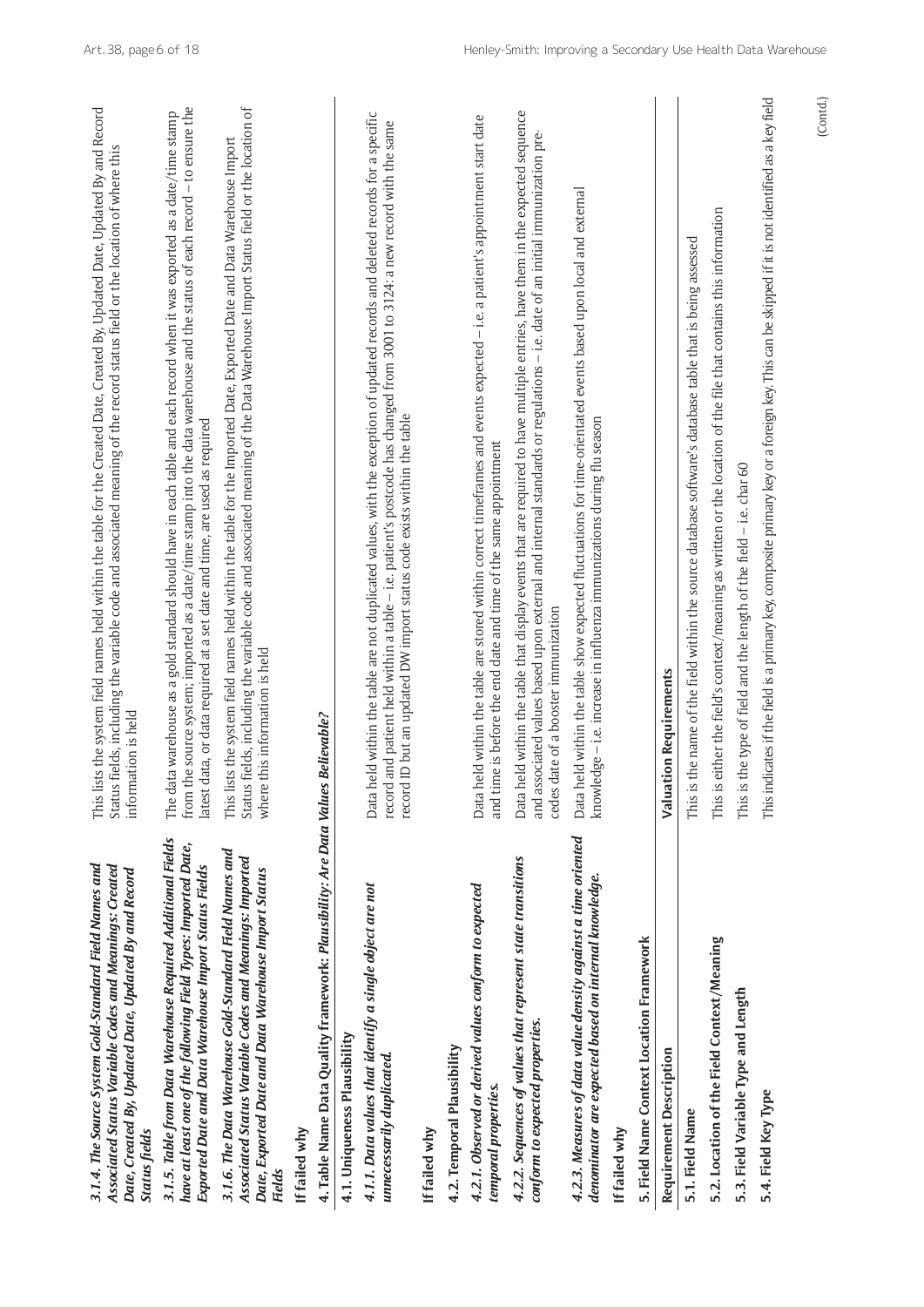| 5.5. Field Input Type i.e. look up, text, date, integer/numeric                                                       | is the allowable data input that the field will accept<br>This                                                                                                                                                                                                                  |
|-----------------------------------------------------------------------------------------------------------------------|---------------------------------------------------------------------------------------------------------------------------------------------------------------------------------------------------------------------------------------------------------------------------------|
| 5.6. Field Allowable Characters - if other than a look up<br>field                                                    | is the ASCI characters that the field will allow to be entered – i.e. a phone number field will only allow numeric values<br>no spaces. This can be skipped if it is a look up field<br>This i<br>with                                                                          |
| 5.7. Field Available Variables - if a look up                                                                         | than ten options, or it will list the variable value and corresponding description. This can be skipped if it is not a look up field<br>If the field is a look up table, this will list either the table location and joining field of the look up values, if there are greater |
| 6. Field Name Data Quality Framework: <i>Conformance: Do Data Values Adhere to Specified Standards and Formats?</i>   |                                                                                                                                                                                                                                                                                 |
| DQ Characteristic                                                                                                     | <b>Validation Requirements</b>                                                                                                                                                                                                                                                  |
| 6.1. Value Conformance                                                                                                |                                                                                                                                                                                                                                                                                 |
| 6.1.1. Data values conform to internal formatting constraints.                                                        | contained within the field need to conform to the required expected field type requirements for the system and external<br>standards where the system is being used – i.e. postcode for Australia needs an integer value, of four integers<br>Data                              |
| 6.1.2. Data values conform to allowable values or ranges.                                                             | The data held within the field must contain only the expected values or ranges that the field allows, based upon what the<br>system has been designed to use – i.e. sex can only allow one numeric value that is translatable or one alpha value that is<br>translatable        |
| If failed why                                                                                                         |                                                                                                                                                                                                                                                                                 |
| 6.2. Computational Conformance                                                                                        |                                                                                                                                                                                                                                                                                 |
| 6.2.1. Computed values conform to computational or program-<br>ming specifications.                                   | formulas – i.e. the body mass index calculated within the system yields the same results as a manual calculation with the same<br>Data held within the field conform to known calculation requirements and can be validated with manual calculation of<br>values                |
| If failed why                                                                                                         |                                                                                                                                                                                                                                                                                 |
| 7. Field Name Data Quality Framework: Completeness: Are Data Values Present?                                          |                                                                                                                                                                                                                                                                                 |
| 7.1. The absence of data values at a single moment in time<br>agrees with local or common expectations.               | $-$ i.e.<br>held within the field are not missing or null/blank based upon expected local and external standard requirements<br>sex is expected always to have a value present; work contact phone number can be null/blank as not everyone has one<br>Data                     |
| 7.2. The absence of data values measured over time agrees<br>with local or common expectations.                       | frames of the local and external standard requirements - i.e. medical discharge time is missing for three consecutive<br>held within the field are null/blank until the action required to generate a value has occurred, within the expected<br>Data<br>time<br>days           |
| If failed why                                                                                                         |                                                                                                                                                                                                                                                                                 |
| 7.3. Atemporal Plausibility                                                                                           |                                                                                                                                                                                                                                                                                 |
| 7.3.1. Data values and distributions agree with an internal<br>measurement or local knowledge.                        | The data stored within the field are stored and displayed with expected values that local and external standards would suggest<br>are acceptable – i.e. height and weight values are positive and above 0                                                                       |
| 7.3.2. Data values and distributions for independent measure-<br>ments of the same fact are in agreement.             | The data stored within the field are in agreement with external standards and knowledge – i.e. the weight of an adult cannot<br>be below 10                                                                                                                                     |
| 7.3.3. Logical constraints between values agree with local or<br>common knowledge (includes 'texpected" missingness). | The data stored within the field display expected results based upon local and external knowledge and known facts and com-<br>sense - i.e. a patient identified as male does not have a pregnancy documented<br>mon                                                             |
|                                                                                                                       | (Contd.)                                                                                                                                                                                                                                                                        |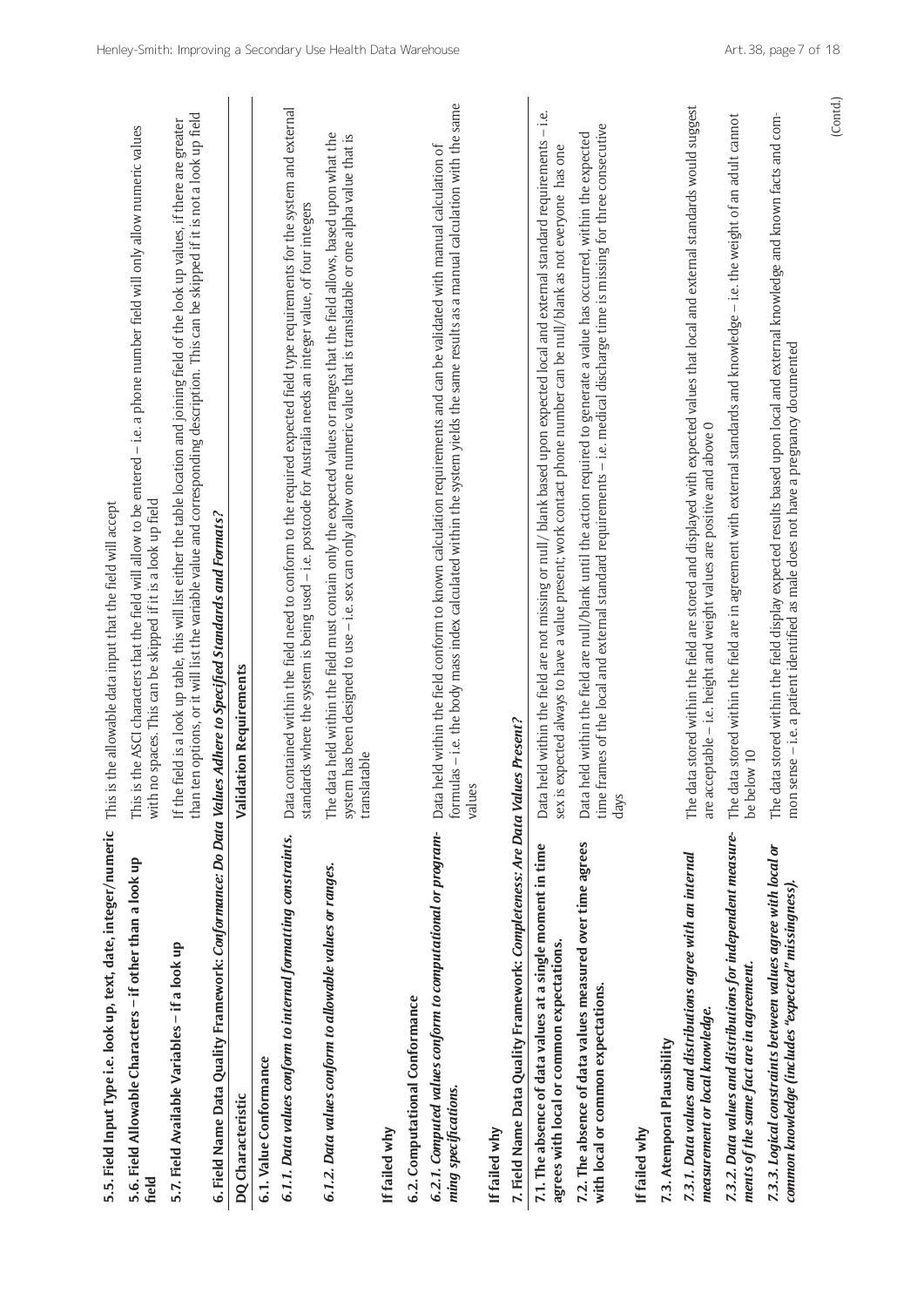| 7.3.4. Values of repeated measurement of the same fact show<br>expected variability.  | data stored within the field compared to data of a similar or same requirement display acceptable variability between the<br>data - i.e. sitting blood pressure taken is within similar ranges such as 160/85 at Time 1 and 145/80 (rather than 85/160) at<br>e <sub>2</sub><br>The<br>Tim |
|---------------------------------------------------------------------------------------|--------------------------------------------------------------------------------------------------------------------------------------------------------------------------------------------------------------------------------------------------------------------------------------------|
| If failed why                                                                         |                                                                                                                                                                                                                                                                                            |
| 8. Field Name Data Quality Framework Overall Results                                  |                                                                                                                                                                                                                                                                                            |
| 8.1. Overall Pass/Fail of the data                                                    | This determines if the data held within the field are based upon the assessment of the above characteristics – i.e. if the data<br>have passed with good data quality or failed with bad data quality                                                                                      |
| 8.2. Accuracy of the data held within the field (%)                                   | percentage of data held within the field that is accurate based upon local knowledge and standards – i.e. % of patients<br>who have a sex associated to them and with the correct values based upon the context of the system<br>The                                                       |
| 8.3. Completeness of the data held within the field (%)                               | percentage of data held within the field, which has a value held within the field based upon local knowledge and stand-<br>ards – i.e. % of patients who have a sex associated to them.<br>The                                                                                             |
| 8.4. Data limitations of the data within the field in the data<br>warehouse           | Document the limitations of the data held within the field based upon the context of the system the data were obtained from                                                                                                                                                                |
| 8.5. Data interpretation issues of the data within the field<br>in the data warehouse | Document how the data that are held within the field and table can be misinterpreted – i.e. the doctor associated to a patient<br>from an imported patient record does not have that doctor name within the user table of the application the data were<br>exported from                   |
| 8.6. Data issues of the data within the field in the data<br>warehouse                | Document any issues the data can have from local and internal knowledge of the applications – i.e. Medical Director™ allows<br>er to code a fever as a procedure<br>sn e                                                                                                                   |
| Other comments/feedback                                                               | Document any other relevant information.                                                                                                                                                                                                                                                   |
| 9. Table Data Quality Framework Overall Results                                       |                                                                                                                                                                                                                                                                                            |
| 9.1. Overall Pass/Fail of the data                                                    | This determines if the data held within the table are based upon the assessment of the above characteristics – i.e. if the data<br>have passed with good data quality or failed with bad data quality                                                                                      |
| 9.2. Accuracy of the data held within the table $(%)$                                 | percentage of data held within the table that is accurate based upon local knowledge and standards – i.e. % of patients<br>who have a sex associated to them and with the correct values based upon the context of the system<br>The                                                       |
| 9.3. Completeness of the data held within the table $(%$                              | percentage of data held within the table, that has a value held within the table, that is based upon local knowledge and<br>standards - i.e. % of patients who have a sex associated to them<br>The                                                                                        |
| 9.4. Data limitations of the data within the table in the<br>data warehouse           | Document the limitations of the data held within the table based upon the context of the system the data was obtained from                                                                                                                                                                 |
| 9.5. Data interpretation issues of the data within the table<br>in the data warehouse | imported patient record does not have that doctor name within the user table of the application the data were exported from<br>Document how the data that are held within the table can be misinterpreted – i.e. the doctor associated to a patient from an                                |
| 9.6. Data issues of the data within the table in the data<br>warehouse                | Document any issues the data can have from local and internal knowledge of the applications – i.e. Medical Director™ allows<br>er to code a fever as a procedure<br>sn e                                                                                                                   |
| Other comments/feedback                                                               | Document any other relevant information                                                                                                                                                                                                                                                    |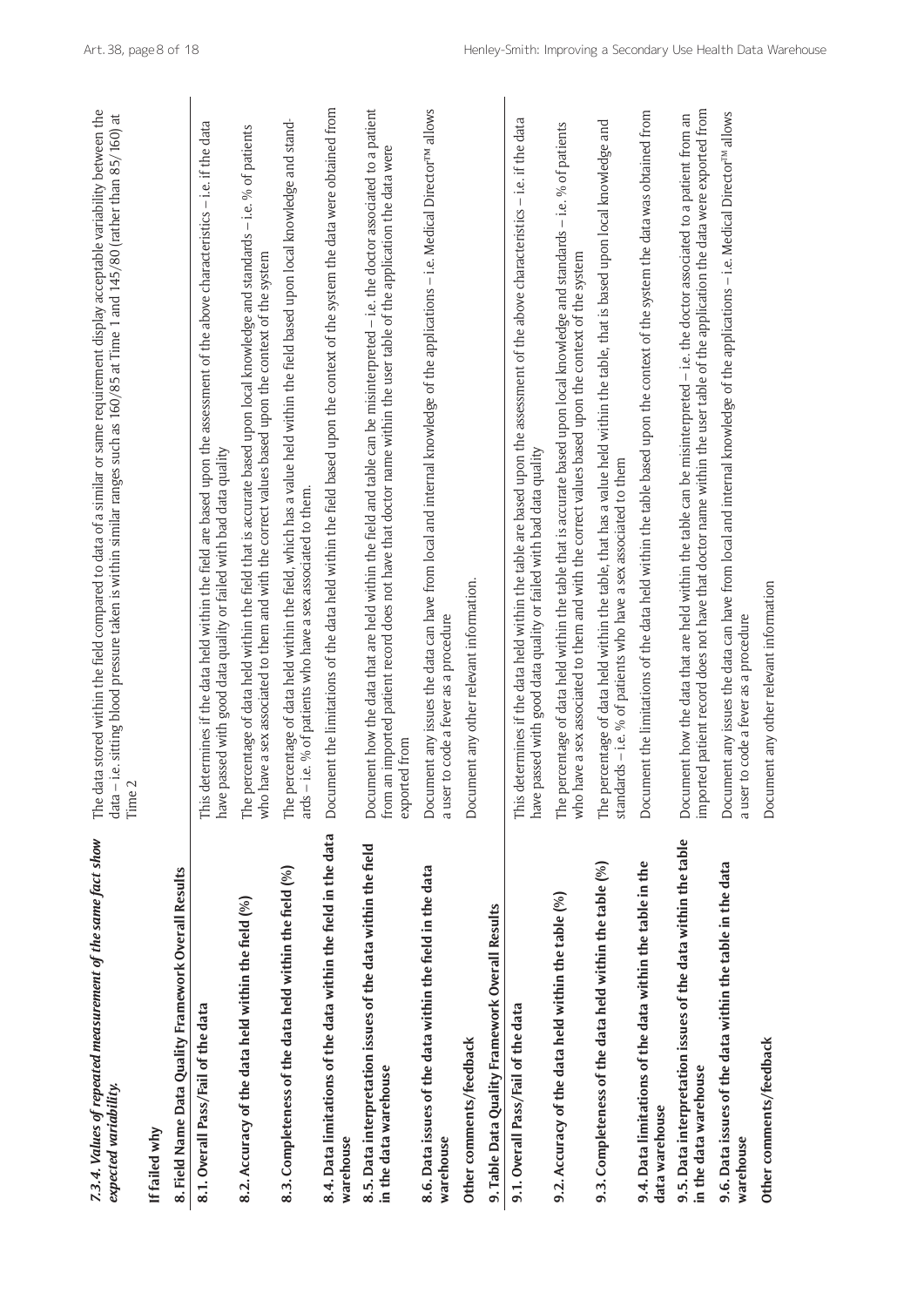#### **Level 2 Data quality framework and checklist**

The Level 2 framework and checklist enable the data's intentional value to be documented clearly. It builds on Level 1, to allow DQ assessment to be done in relation to the specific area of interest or inquiry that has generated a request to extract data from the data warehouse. Developing the second level after testing the first level ensured that the data's intrinsic value was documented, prior to making a second pass to re-assess DQ in terms of the actual fitness of specific EHR data for the purpose of the request.

**Table 3** illustrates how the generally applicable level 2 DQ framework and checklist captured and encompassed all the required metadata, about any given request for warehoused data for secondary use. A worked example of its use follows, in **Table 4**.

**Table 3:** Level 2 Data Quality Sections and Sub Sections needing to be addressed.

| Level 2 DQ Section and<br><b>Subsection areas</b>                         | <b>Explanation</b>                                                                                                                                                                                                                                                                                                                                                                                                                                                                                                                                                                                                                                                                                                                                                                                                                                                                                                                                                                                                                                                                   |
|---------------------------------------------------------------------------|--------------------------------------------------------------------------------------------------------------------------------------------------------------------------------------------------------------------------------------------------------------------------------------------------------------------------------------------------------------------------------------------------------------------------------------------------------------------------------------------------------------------------------------------------------------------------------------------------------------------------------------------------------------------------------------------------------------------------------------------------------------------------------------------------------------------------------------------------------------------------------------------------------------------------------------------------------------------------------------------------------------------------------------------------------------------------------------|
| 1. Area of interest/question<br>to be investigated                        | What is the area of interest/question to be investigated through the data analysis                                                                                                                                                                                                                                                                                                                                                                                                                                                                                                                                                                                                                                                                                                                                                                                                                                                                                                                                                                                                   |
| 2. Area of interest/question<br>and sub question require-<br>ment context | This will provide context on the area of interest/question and what is required to ensure the<br>correct context is being used when assessing the quality of the data in the data warehouse and<br>what needs to be addressed within the framework:                                                                                                                                                                                                                                                                                                                                                                                                                                                                                                                                                                                                                                                                                                                                                                                                                                  |
|                                                                           | a. Location of the research client's documented variable/data item list for the data required to<br>be extracted, that contains in generic non-system specific terms:<br>Category/Area i.e. current prescriptions, past prescriptions, past history, reason for<br>1.<br>visit, patient demographic information<br>ii. Variable/data item within each category/area<br>b. Number of source systems and the names of the source systems required to be extracted<br>from<br>c. Location of the client's documented restrictions on the data to be provided – i.e. age-specif-<br>ic conditions only<br>d. Data extraction and storage type: extract all data and over-write what is stored each time, or<br>extract complete data first and then only changes after that<br>e. Source data extraction type: database, delimited text file, Excel file, other file type                                                                                                                                                                                                                |
| 3. Table requirements<br>assessment                                       | This lists out the tables required to answer the area of interest/question and what needs to be<br>addressed within the framework:                                                                                                                                                                                                                                                                                                                                                                                                                                                                                                                                                                                                                                                                                                                                                                                                                                                                                                                                                   |
|                                                                           | a. Location of the documented mapping between the secondary user's area/category list and<br>the tables that can be supplied<br>b. Number of tables that can be supplied for required category/areas<br>c. Location of the tables that cannot be supplied and justification as to why this is not pos-<br>sible – e.g. not available within the Best Practice™ source system<br>d. Section to list out DQ characteristic assessment requirements<br>Expected result of the characteristic<br>1.<br>ii. Actual result of the characteristic<br>iii. Result of the characteristic - Pass/Fail<br>1. If a fail, why did it fail                                                                                                                                                                                                                                                                                                                                                                                                                                                         |
| 4. Field name 1                                                           | This lists out the tables required to answer the area of interest/question and what needs to be<br>addressed within the framework:                                                                                                                                                                                                                                                                                                                                                                                                                                                                                                                                                                                                                                                                                                                                                                                                                                                                                                                                                   |
|                                                                           | a. Location of the documented mapping between the secondary user's variable/data item list<br>and the fields that can be supplied<br>b. Number of fields that can be supplied for required category/areas<br>c. Location of the documentation containing which fields that cannot be supplied and justifi-<br>cation as to why this is not possible - e.g. not available within Best Practice <sup>TM</sup><br>d. Section to list out DQ characteristic assessment requirements<br>i. Expected result of the characteristic<br>ii. Actual result of the characteristic<br>iii. Result of the characteristic - Pass/Fail<br>1. If a fail, why did it fail<br>e. Document the data accuracy of the field held within the data warehouse relating to the<br>secondary user's area of interest or question only<br>f. Data interpretation, integrity and limitations<br>Document any data interpretation issues known through the process or known<br>through experience<br>ii. Document any data issues with the data in the data warehouse<br>iii. Document any known data limitations |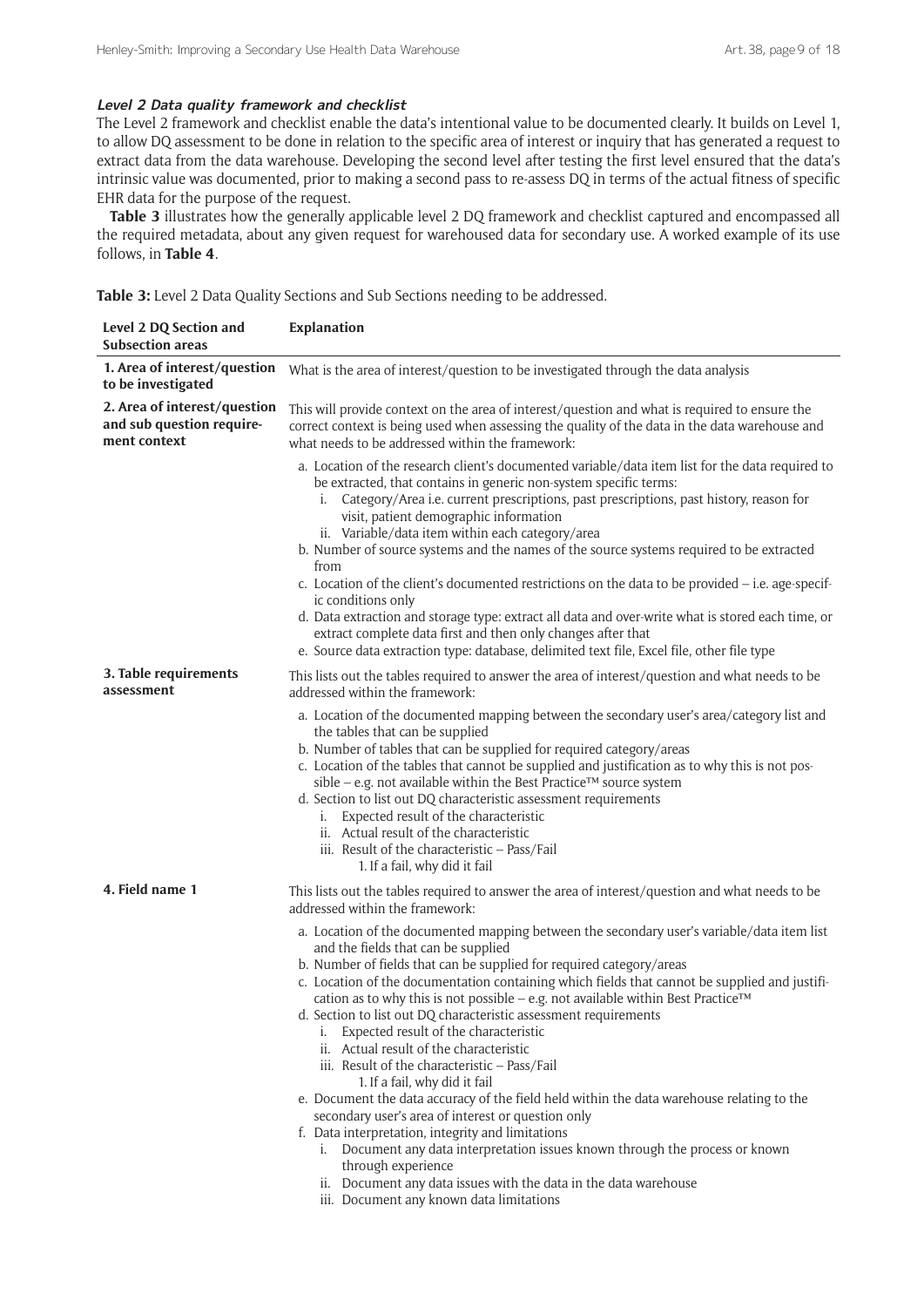| 1. Research Question Context Framework<br><b>Requirement Description</b>                                             | Explanation/Validation Requirements                                                                                                                                                                                                                                                                                                                                                                                                 |
|----------------------------------------------------------------------------------------------------------------------|-------------------------------------------------------------------------------------------------------------------------------------------------------------------------------------------------------------------------------------------------------------------------------------------------------------------------------------------------------------------------------------------------------------------------------------|
| 1.1. Brief description of the research area of interest/question                                                     | This is the question to be answered, for which data are needed - i.e. are children prescribed antibiotics when seeing<br>the doctor for a cold?                                                                                                                                                                                                                                                                                     |
| 1.2. Location of the required areas and associated data variables<br>to be extracted                                 | This is the location of the document that contains the list of the areas/categories and their associated data vari-<br>ables that are required for the data analysis to help answer the questions – i.e. area/category could be patient<br>demographics, visit reason and their associated data variables could be sex, year of birth, age, reason, date of<br>visit                                                                |
| 1.3. Number and names of source systems data is required from                                                        | This is the name of the source systems and the number required to have data extracted from them – i.e. two General<br>Practice patient management systems (Best Practice <sup>rM</sup> and Medical Director <sup>rM</sup> in this instance)                                                                                                                                                                                         |
| 1.4. Location of any required restrictions to be placed upon the<br>data to be extracted                             | This is the location of the document that contains any restrictions based upon human research ethics review board<br>approval of what data may be obtained - i.e. only data between the dates of 01 Jan 2009 and 01 Dec 2016 and<br>patients who are between 0 and 18 years old                                                                                                                                                     |
| 2. Source System Table Assessment Framework                                                                          |                                                                                                                                                                                                                                                                                                                                                                                                                                     |
| <b>Requirement Description</b>                                                                                       | Explanation/Validation Requirements                                                                                                                                                                                                                                                                                                                                                                                                 |
| 2.1. Location of the mapped areas/categories to be extracted                                                         | This is the location of the document that contains the associated table names to the area/category required from the<br>source system to be extracted - i.e. patient demographics would map to the patient table                                                                                                                                                                                                                    |
| 2.2. Location of the areas/categories that are unable to be sup-<br>plied with justification provided                | why - i.e. Best Practice <sup>rw</sup> and Medical Director <sup>rw</sup> are unable to provide illicit drug history data as this category is not<br>This is the location of the document that contains the required area/categories that are not available within the<br>source system/s. Even if data are available in one but not the other, this needs to be documented with a reason<br>recorded anywhere within these systems |
| 3. Source System Table Name Framework                                                                                |                                                                                                                                                                                                                                                                                                                                                                                                                                     |
| <b>Requirement Description</b>                                                                                       | Explanation/Validation Steps                                                                                                                                                                                                                                                                                                                                                                                                        |
| 3.1. Client generic area/category name                                                                               | This is the name of the area that the client has requested to be extracted                                                                                                                                                                                                                                                                                                                                                          |
| 3.2. Source System name                                                                                              | This is the name of the source system the table is being extracted from – i.e. Best Practice™ or Medical Director™                                                                                                                                                                                                                                                                                                                  |
| 3.3. Source System Table name                                                                                        | This is the source system's table name as shown in the database                                                                                                                                                                                                                                                                                                                                                                     |
| 4. Table Name Data Quality Framework: Coherence: Do Data Values Adhere to Specified Requirements and Gold Standards? |                                                                                                                                                                                                                                                                                                                                                                                                                                     |
| DQ Characteristic                                                                                                    | Explanation/Validation Requirements                                                                                                                                                                                                                                                                                                                                                                                                 |
| 4.1. Data Coherence                                                                                                  |                                                                                                                                                                                                                                                                                                                                                                                                                                     |
| 4.1.1. Table from source system has a Created Date, Created By,<br>Updated Date, Updated By and Record Status fields | The table contains gold-standard fields that enable auditors and users of secondary data to know if the data contained<br>within the record have been updated and by whom, and whether the record was active, inactive or deleted at the time<br>of data extraction                                                                                                                                                                 |
|                                                                                                                      | (Contd.)                                                                                                                                                                                                                                                                                                                                                                                                                            |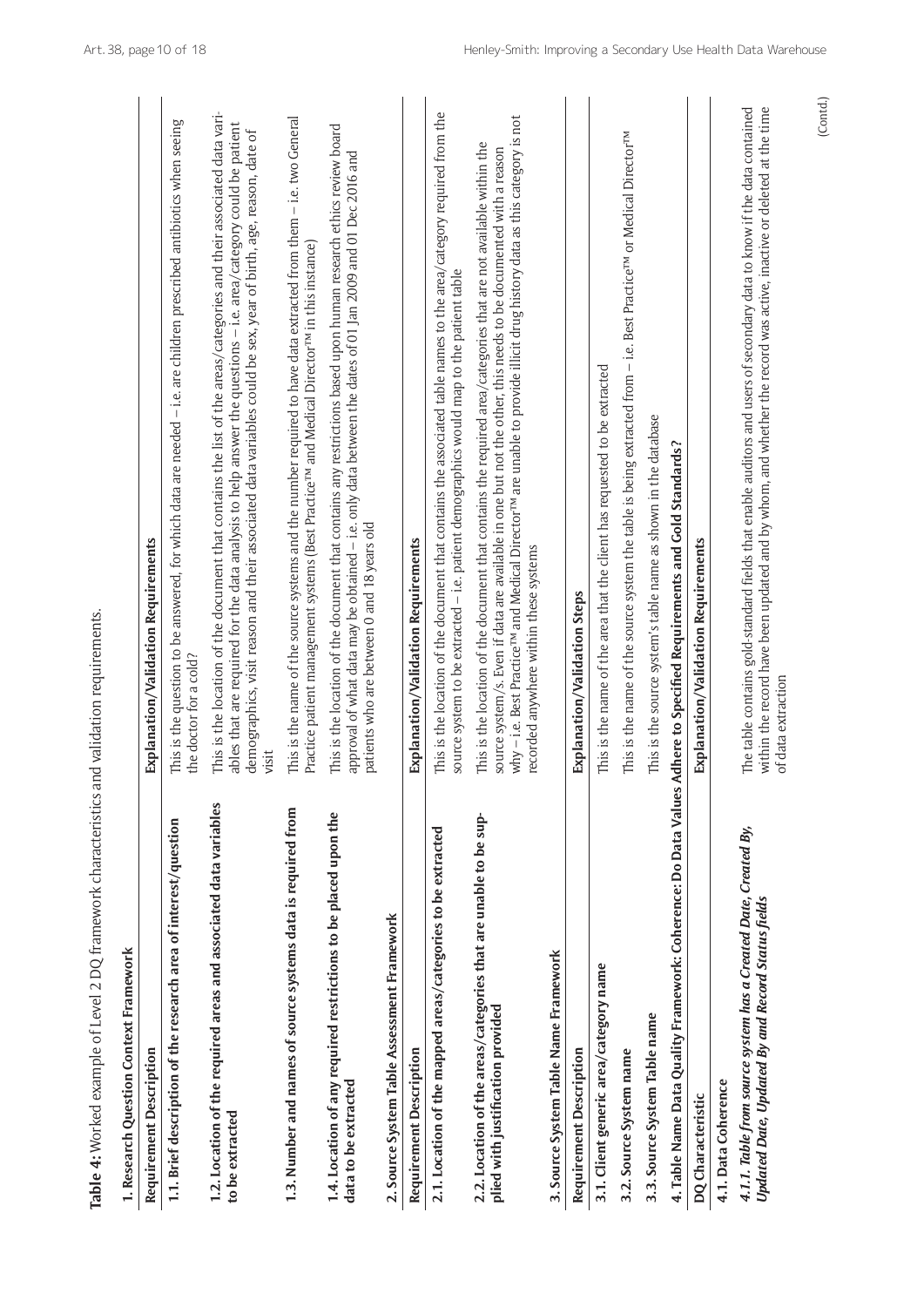| ated status variable codes and meanings: Created Date, Created By,<br>4.1.2. The source system gold-standard field names and associ-<br>Updated Date, Updated By and Record Status fields | This lists the system field names held within the table for the Created Date, Created By, Updated Date, Updated By and<br>Record Status fields, including the variable code and associated meaning of the record status field or the location of<br>where this information is held                                                                   |
|-------------------------------------------------------------------------------------------------------------------------------------------------------------------------------------------|------------------------------------------------------------------------------------------------------------------------------------------------------------------------------------------------------------------------------------------------------------------------------------------------------------------------------------------------------|
| 4.1.3. Table from data warehouse required additional fields have at<br>least one of the following field types: Imported Date, Exported Date<br>and Data warehouse Import status fields    | date/time stamp from the source system, imported as a date/time stamp into the data warehouse and the status of<br>The data warehouse as a gold standard should have in each table and each record when they were exported as a<br>each record to ensure the latest data, or data required at a set date and time, are used                          |
| 4.1.4. The data warehouse gold-standard field names and associated<br>status variable codes and meanings: Imported Date, Exported Date<br>and Data Warehouse Import status fields         | Import Status fields, including the variable code and associated meaning of the Data warehouse Import Status field or<br>This lists the system field names held within the table for the Imported Date, Exported Date and Data Warehouse<br>the location of where this information is held                                                           |
| 4.1.5. The delivered data meet expected constraints or restrictions                                                                                                                       | of interest or answer the required question/s - i.e. data held within the table contain the details about variant brand<br>The data held within the table are able to meet the required constraints or restrictions to meet the needs of the area<br>names for antibiotics such as amoxycillin                                                       |
| 5. Table Name Data Quality Framework: <i>Plausibility: Are Data Values Believable?</i>                                                                                                    |                                                                                                                                                                                                                                                                                                                                                      |
| DQ Characteristic                                                                                                                                                                         | Explanation/Validation Requirements                                                                                                                                                                                                                                                                                                                  |
| 5.1. Uniqueness Compatibility                                                                                                                                                             |                                                                                                                                                                                                                                                                                                                                                      |
| 5.1.1. Data values delivered that identify a single object are not<br>unnecessarily duplicated.                                                                                           | records for a specific record and patient held within a table – i.e. patient's postcode has changed from 3001 to<br>3124: a new record with the same record ID but an updated Data Warehouse Import Status code exists within<br>Data held within the table are not duplicated values with the exception of updated records and deleted<br>the table |
| 5.2. Temporal Compatibility                                                                                                                                                               |                                                                                                                                                                                                                                                                                                                                                      |
| 5.2.1. Observed or derived values that are delivered conform to<br>expected temporal properties.                                                                                          | Data held within the table are stored within correct timeframes and events expected - i.e. a patient's appointment<br>start date and time are before the end date and time of the same appointment                                                                                                                                                   |
| 5.2.2. Observed or derived values that are delivered fall within<br>expected timeframes                                                                                                   | Data held within the table fall within the expected timeframes that the area of interest/question is requiring of the<br>data                                                                                                                                                                                                                        |
| 6. Source System Field Assessment Framework                                                                                                                                               |                                                                                                                                                                                                                                                                                                                                                      |
| DQ Characteristic                                                                                                                                                                         | Explanation/Validation Requirements                                                                                                                                                                                                                                                                                                                  |
| 6.1. Location of the mapped data variables associated to the<br>area/category to be extracted                                                                                             | This is the location of the document that contains the associated field names to data variables required from the<br>source system to be extracted - i.e. reason for visit would map to the 'VisitReason' table Reason field                                                                                                                         |
| 6.2. Location of the data variables that are unable to be supplied<br>with justification provided                                                                                         | This is the location of the document that contains the required data variables that are not available within the source<br>system/s. Even if it is available in one but not the other, this needs to be documented with a reason why – e.g. Best<br>Practice <sup>rM</sup> is unable to provide the data variable Country of Birth                   |
|                                                                                                                                                                                           |                                                                                                                                                                                                                                                                                                                                                      |
|                                                                                                                                                                                           | (Contd.)                                                                                                                                                                                                                                                                                                                                             |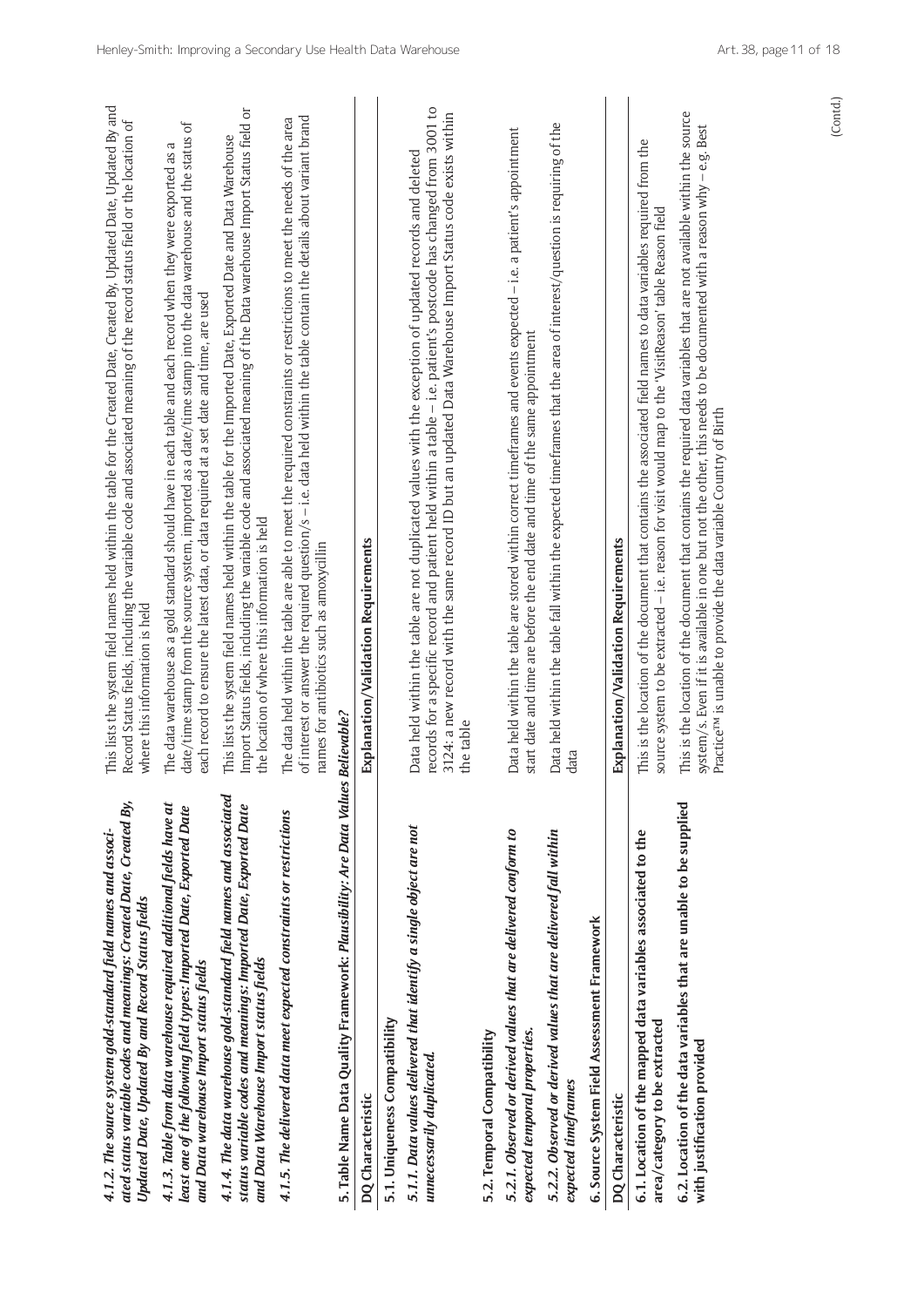| 7. Source System Field Name Framework                                                                                |                                                                                                                                                                                                                                                                          |
|----------------------------------------------------------------------------------------------------------------------|--------------------------------------------------------------------------------------------------------------------------------------------------------------------------------------------------------------------------------------------------------------------------|
| Requirement Description                                                                                              | Explanation/Validation Steps                                                                                                                                                                                                                                             |
| 7.1. Client generic data variable name                                                                               | This is the name of the data variable that the client has requested to be extracted                                                                                                                                                                                      |
| 7.2. Source System name                                                                                              | This is the name of the source system the field is being extracted from -i.e. Best Practice™ or Medical Director™                                                                                                                                                        |
| 7.3. Source System field name                                                                                        | This is the source system's field name as shown in the database                                                                                                                                                                                                          |
| 8. Field Name Data Quality Framework: <i>Conformance: Do Data Values Adhere to Specified Standards and Formats?</i>  |                                                                                                                                                                                                                                                                          |
| DQ Characteristic                                                                                                    | Explanation/Validation Requirements                                                                                                                                                                                                                                      |
| 8.1. Value Conformance                                                                                               |                                                                                                                                                                                                                                                                          |
| 8.1.1. Data values conform to internal formatting constraints.                                                       | Data contained within the field need to conform to the required expected field type requirements for the system and<br>external standards where the system is being used – i.e. postcode for Australia needs an integer value and must be 4<br>digits                    |
| 8.1.2. Data values conform to allowable values or ranges.                                                            | the system has been designed to use - i.e. sex can only allow 1 numeric value that is translatable or 1 alpha value that<br>The data held within the field must contain only the expected values or ranges that the field allows, based upon what<br>is translatable     |
| 8.2. Computational Conformance                                                                                       |                                                                                                                                                                                                                                                                          |
| 8.2.1. Computed values conform to computational or programming<br>specifications.                                    | formulas – i.e. the body mass index calculated within the system yields the same result as a manual calculation with<br>Data held within the field conform to known calculation requirements and can be validated with manual calculated<br>the same values              |
| 9. Field Name Data Quality Framework: Completeness: Are Data Val                                                     | ues Present?                                                                                                                                                                                                                                                             |
| 9.1. The absence of data values at a single moment in time agrees<br>with local or common expectations.              | ments – i.e. sex is expected to have a value present always; work contact telephone number can be null/blank as not<br>Data held within the field are not missing or null/blank based upon expected local and external standard require- $\,$<br>everyone has one        |
| 9.2. The absence of data values measured over time agrees with<br>local or common expectations.                      | Data held within the field are null/blank until an action that generates the value, within the expected time frames of<br>the local and external standard requirements – i.e. medical discharge time is missing for three consecutive days.                              |
| 9.3. Atemporal Compatibility                                                                                         |                                                                                                                                                                                                                                                                          |
| 9.3.1. Data values and distributions agree with an internal measure-<br>ment or local knowledge.                     | The data stored within the field are stored and displayed with expected values that local and external standards would<br>suggest are acceptable – i.e. height and weight values are positive and above 0                                                                |
| 9.3.2. Data values and distributions for independent measurements<br>of the same fact are in agreement.              | The data stored within the field are in agreement with external standards and knowledge – i.e. the weight of an adult<br>cannot be below 10                                                                                                                              |
| 9.3.3. Logical constraints between values agree with local or common<br>knowledge (includes "expected" missingness). | The data stored within the field display expected results based upon local and external knowledge and known facts<br>and common sense $-$ i.e. a patient identified as male does not have a pregnancy documented                                                         |
| 9.3.4. Values of repeated measurement of the same fact show<br>expected variability.                                 | between the data - i.e. sitting blood pressure taken is within similar ranges such as 160/85 at Time 1 and 145/80<br>The data stored within the field compared to data of a similar or same requirement display acceptable variability<br>(rather than 85/160) at Time 2 |
|                                                                                                                      | (Contd.)                                                                                                                                                                                                                                                                 |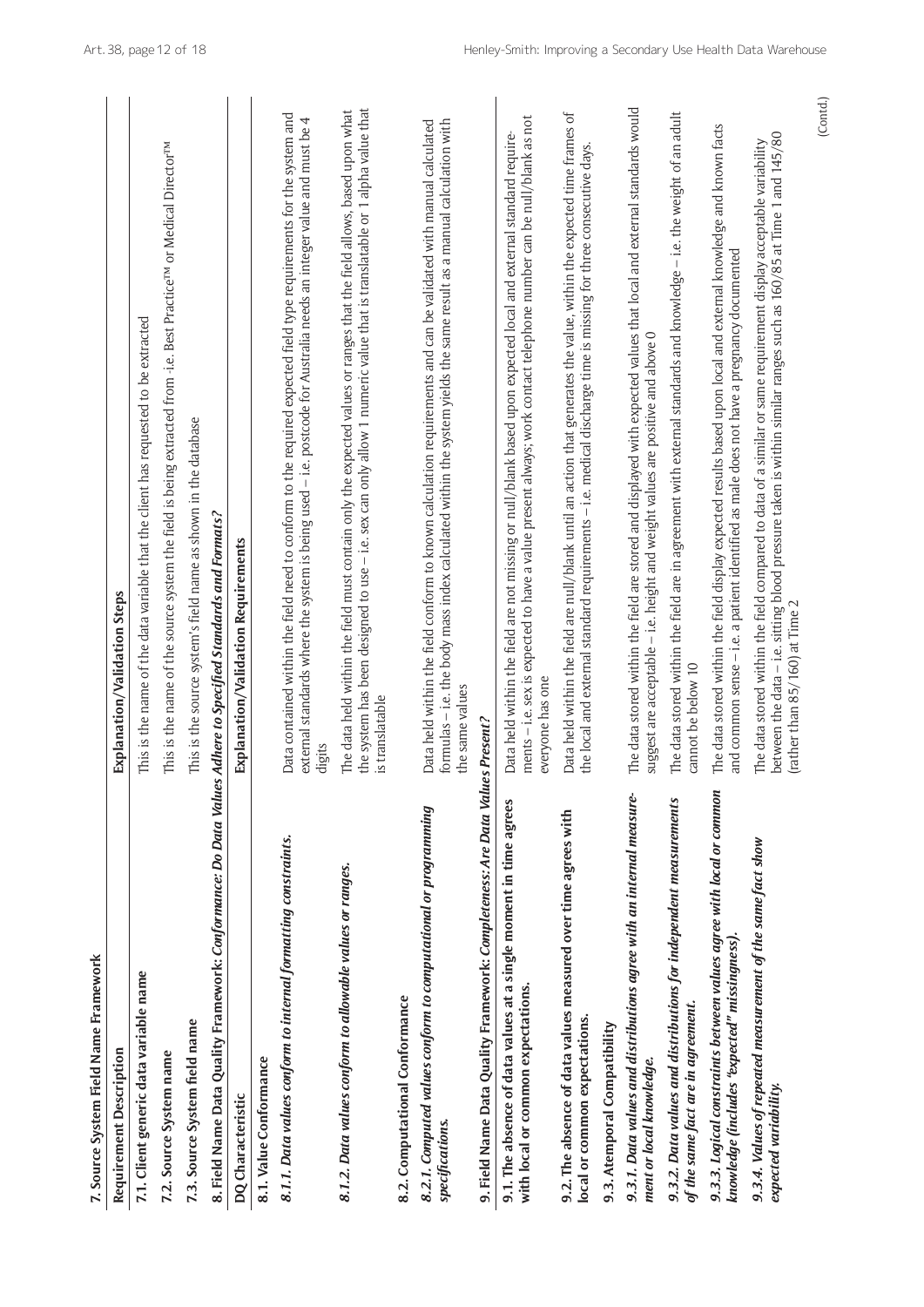| 10. Field Name Data Quality Framework Overall Results                                  |                                                                                                                                                                                                                                                                                                                                                                                                             |
|----------------------------------------------------------------------------------------|-------------------------------------------------------------------------------------------------------------------------------------------------------------------------------------------------------------------------------------------------------------------------------------------------------------------------------------------------------------------------------------------------------------|
| 10.1. Overall Pass/Fail of the data                                                    | fication; or if potential modification of the data request, or of the research question, might be required to obtain value<br>ment of the above characteristics; if the data are able to address the required area of interest/question without modi-<br>This determines if the data held within the field are relevant to the area of interest/question based upon the assess-<br>out of the data provided |
| 10.2. Accuracy of the data held within the field (%)                                   | upon local knowledge and standards - i.e. % of patients who have a sex associated to them and with the correct values<br>The percentage of data held within the field that can answer the required question/area of interest is accurate based<br>based upon the context of the system                                                                                                                      |
| 10.3. Completeness of the data held within the field (%)                               | question/area of interest is complete, based upon local knowledge and standards – i.e. % of patients who have a sex<br>The percentage of data held within the field that has a value held within the field that can answer the required<br>associated to them                                                                                                                                               |
| 10.4. Data limitations of the data within the field in the data<br>warehouse           | Document the limitations of the data relating to the question/area of interest held within the field based upon the<br>context of the system the data were obtained from                                                                                                                                                                                                                                    |
| 10.5. Data interpretation issues of the data within the field in the<br>data warehouse | Document how the data that are held within the field and table can be misinterpreted relating to the question/area of<br>interest – i.e. the doctor associated to a patient from an imported patient record does not have that doctor name held<br>within the user table of the application the data were exported from                                                                                     |
| 10.6. Data issues of the data within the field in the data warehouse                   | Document any issues the data can have relating to the question/area of interest from local and internal knowledge of<br>the applications - i.e. Medical Director <sup>rM</sup> allows a user to code a fever as a procedure                                                                                                                                                                                 |
| Other comments/feedback                                                                | Document any other relevant information relating to the question/area of interest                                                                                                                                                                                                                                                                                                                           |
| 11. Table Data Quality Framework Overall Results                                       |                                                                                                                                                                                                                                                                                                                                                                                                             |
| 11.1. Overall Pass/Fail of the data                                                    | assessment of the above characteristics, are able to yield the answer to the required area of interest/question without<br>This determines if the data held within the table that are relevant to the area of interest/question based upon the<br>modification; or if potential modification/diversion might be required to obtain value out of the data provided                                           |
| 11.2. Accuracy of the data held within the table (%)                                   | upon local knowledge and standards – i.e. % of patients who have a sex associated to them and with the correct values<br>The percentage of data held within the table that can answer the required question/area of interest is accurate based<br>based upon the context of the system                                                                                                                      |
| 11.3. Completeness of the data held within the table $(%)$                             | The percentage of data held within the table that has a value that can answer the required question/area of interest is<br>complete, that is based upon local knowledge and standards – i.e. % of patients who have a sex associated to them                                                                                                                                                                |
| 11.4. Data limitations of the data within the table in the data<br>warehouse           | Document the limitations of the data held within the table based upon the context of the system the data was<br>obtained from                                                                                                                                                                                                                                                                               |
| 11.5. Data interpretation issues of the data within the table in the<br>data warehouse | Document how the data held within the table relating to the question/area of interest can be misinterpreted - i.e. the<br>doctor associated to a patient from an imported patient record, does not have that doctor name held within the wser<br>table of the application the data was exported from                                                                                                        |
| 11.6. Data issues of the data within the table in the data ware-<br>house              | Document any issues the data relating to the question/area of interest can have, from local and internal knowledge of<br>the applications - i.e. Medical Director <sup>rM</sup> allows a user to code a fever as a procedure                                                                                                                                                                                |
| Other comments/feedback                                                                | Document any other relevant information relating to the question/area of interest                                                                                                                                                                                                                                                                                                                           |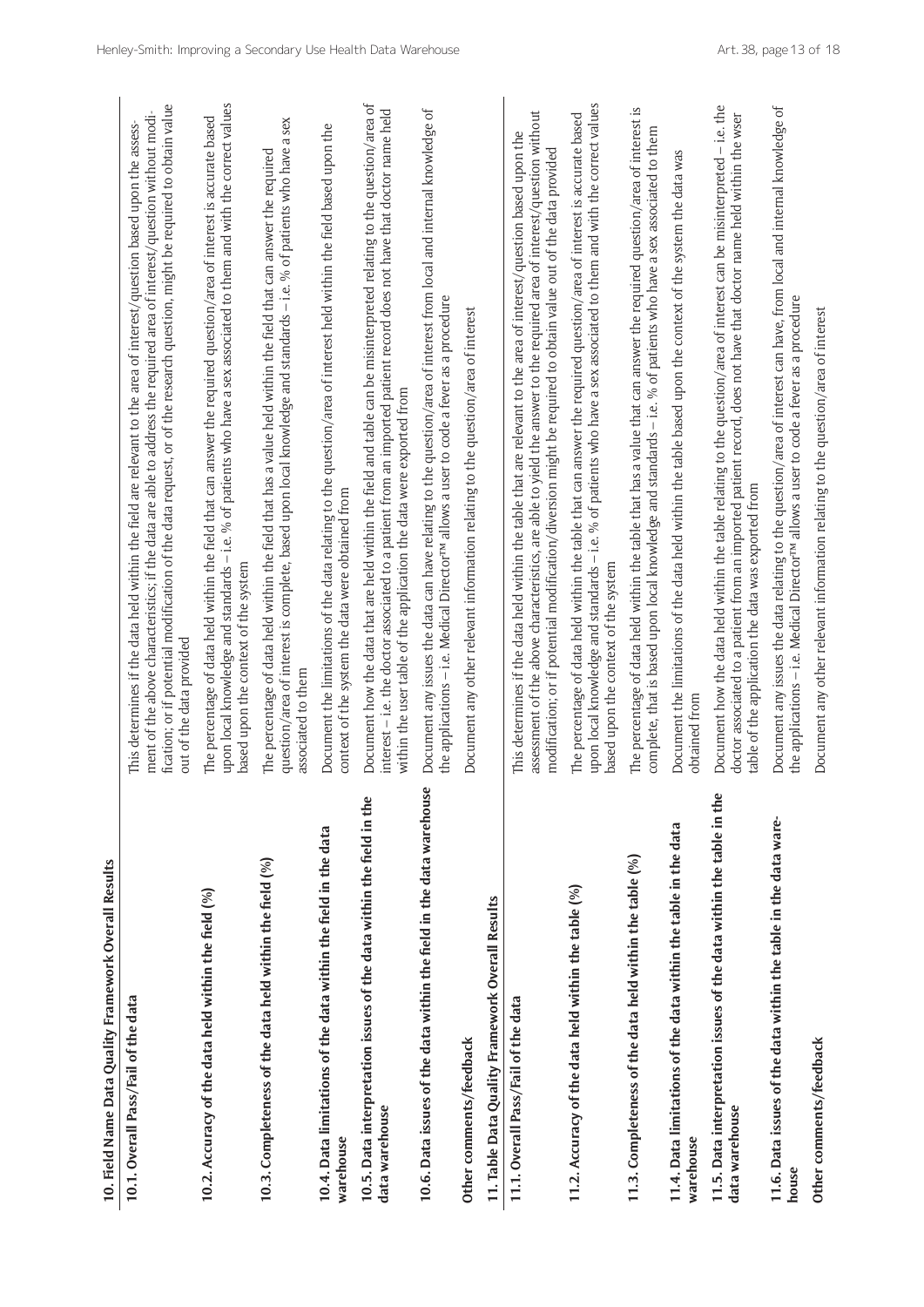Next, we describe the data requirements of one typical research request to the data warehouse, show where they need to be mapped to the source EHR systems' tables and fields for quality assurance, and explain how the Level 2 DQ framework and checklist perform to systematize this process.

The specific research question we tested was: Define the burden of antimicrobial prescribing to children in primary care attributable to sore throat as a presenting condition. Data had to be extracted from the following areas of individual patient records, from multiple EHR systems, to find patients in the desired age range, with an upper respiratory tract infection or sore throat presenting condition, who were prescribed antibiotics: Visit reason/Diagnosis; Prescriptions issued/printed (sometimes known as past scripts); Patient demographic information.

**Table 4** summarizes how the level 2 DQ framework and checklist enabled us to examine the nuances of the data requirements of this request. The DQ characteristics italicized in **Table 4** are taken from Kahn et al.'s DQ framework; the validation requirements are explained in relation to this particular example of a request for EHR data for secondary use. The full Level 2 DQ framework and checklist in templated form is in Appendix D.

## **Discussion**

DQ frameworks like that of Khan et al. have worked to accommodate both the intrinsic and contextual quality of data as it appears in a data warehouse, with consideration of how the data ultimately may be utilized. However, given the variety of differing secondary uses of warehoused EHR data, such frameworks may not necessarily support assessment of data quality fully enough for specific use cases.

Our work aimed to build an approach that we could test in a real-world data warehouse, that would have an enhanced ability to evaluate data quality in the context of the data's many and diverse intended secondary uses.

Our first round of testing highlighted that some of the characteristics that were developed by Kahn et al. were not able to be tested against extracted data held within a simulated data warehouse. Many aspects of the framework did work and were able to effectively assess the data with regard to the source systems' meaning and context for the tables and fields. However, other areas failed, completely or partially, because they could not query assumptions that might be made when data for secondary use are stored outside of an EHR source system's own database structures.

**Table 5** outlines the sections from Khan et al.'s DQ framework in column 1. It summarizes how we reworked the details – what was retained and what was changed or added – in our Level 1 DQ framework, in column 2. It explains how our Level 1 decisions flowed through to the Level 2 framework we introduced, in column 3.

#### **Limitations**

Certain areas of Kahn et al.'s DQ framework did not work as intended – in some cases the reason lay in the EHR system design, and in other cases it lay in the researchers not having all of the relevant clinical information or knowledge. As an example, when testing the 'DrugName' field held within the Best Practice™ system's CurrentRx table we encountered these obstacles:

- • Two of the original Kahn et al.'s DQ characteristics in Appendix B checklist were unable to be assessed. These were, '3.2.3 Changes to the data model or data model versioning' and '4.2 The absence of data values measured over time agrees with local or common expectations'. The reasons the data were unable to be assessed are:
	- 1. Systems such as Best Practice™ do not store any of the data as version 1, version 2 etc. Instead of using version controls, they have two date/time fields in the majority of their tables. These fields are used to advise when the record was created and updated. Upon initial creation of the record the created and updated date/time fields are the same;
	- 2. Data extractions are not always able to be done in real-time. As a result of this we are unable to ensure that time critical events that occurred prior to the data extraction, occurred within the required timeframe. Using a data extraction process such as the DELTA processing method, which transmits changes only after an initial extract and utilizing the data extractions tool and data warehouses Status field, we may be able to determine if an update has occurred to the data along with the database's Created date and time and the Updated date and time for that record overall.
- • The DQ Characteristic 7.3.3/9.3.3, 'Logical constraints between values agree with local or common knowledge (includes "expected" missingness)', of the DQ framework template in Appendix C/Appendix D, was unable to be assessed in isolation. It requires further knowledge of drug interactions, allergies and the patient's history to ensure the correct drug has been prescribed to the patient. This characteristic relies upon the individual who assesses the data having all relevant information and knowledge or being able to obtain this from external sources.
- The DQ Characteristic 4.2.3, 'Measures of data value density against a time-oriented denominator are expected based on internal knowledge', of the DQ framework template in Appendix C, was unable to be assessed. The individual who assesses the data would need local and external knowledge of drug names being prescribed at set times of the year. This is unable to be tested without medical knowledge as to whether correct medications have been prescribed.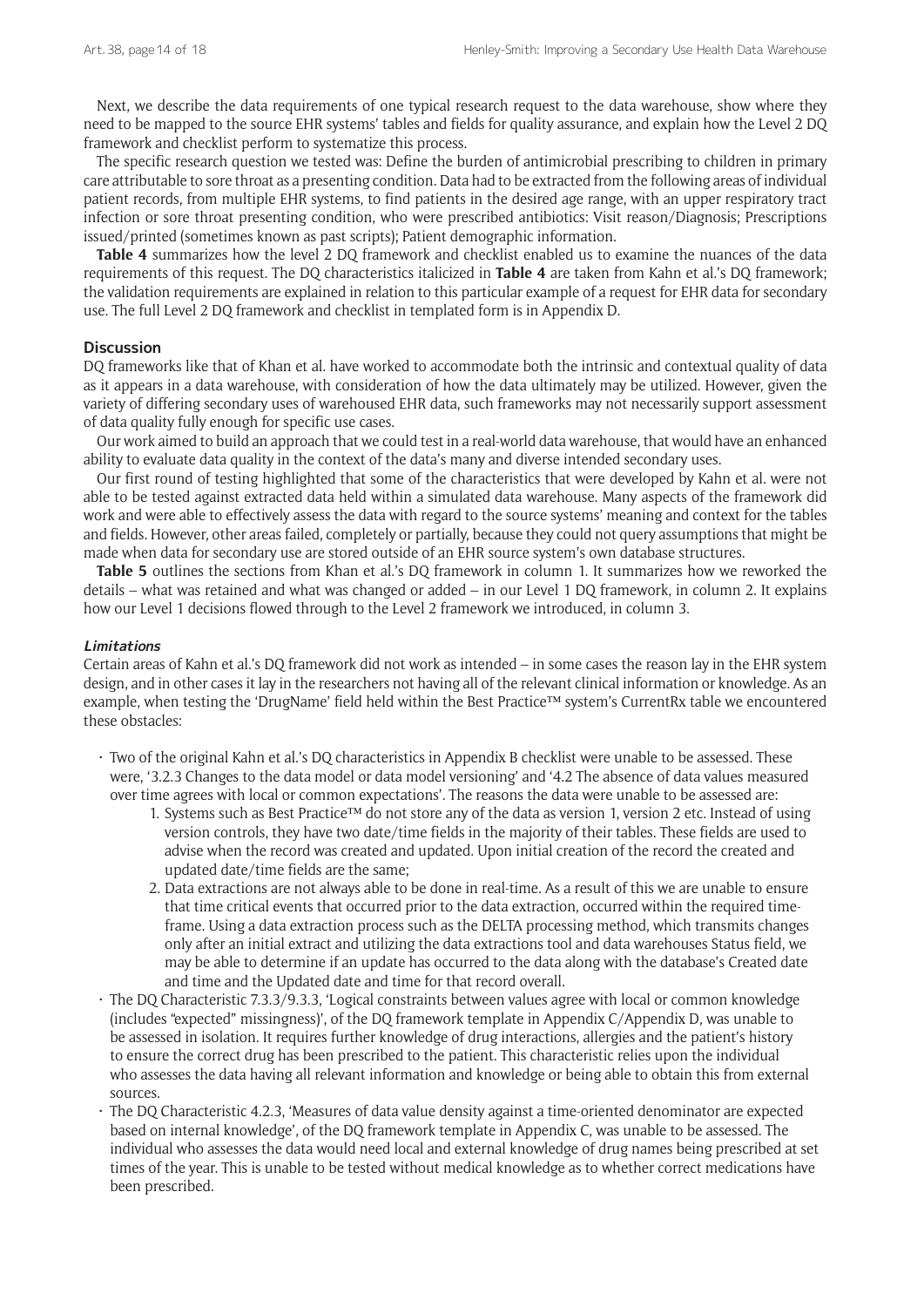| Khan et al.'s framework<br>categories                                                             | Level 1 Revised Khan et al. DQ<br>framework categories comparison                                                                                                                                                                                                                                                                                                                                                                                                                                                                                                                                                                                                                                                                                                                                                                                                                                                                                                                           | Level 2 New framework categories comparison                                                                                                                                                                                                                                                                                                              |
|---------------------------------------------------------------------------------------------------|---------------------------------------------------------------------------------------------------------------------------------------------------------------------------------------------------------------------------------------------------------------------------------------------------------------------------------------------------------------------------------------------------------------------------------------------------------------------------------------------------------------------------------------------------------------------------------------------------------------------------------------------------------------------------------------------------------------------------------------------------------------------------------------------------------------------------------------------------------------------------------------------------------------------------------------------------------------------------------------------|----------------------------------------------------------------------------------------------------------------------------------------------------------------------------------------------------------------------------------------------------------------------------------------------------------------------------------------------------------|
| <b>Conformance: Do Data</b><br><b>Values Adhere to Specified</b><br><b>Standards and Formats?</b> | Kept this wording                                                                                                                                                                                                                                                                                                                                                                                                                                                                                                                                                                                                                                                                                                                                                                                                                                                                                                                                                                           | Changed this from Conformance to Coherence in<br>Level 2, kept most of the wording except changed<br>Formats to Gold Standards                                                                                                                                                                                                                           |
| <b>Value Conformance</b>                                                                          | - Kept this wording and the two<br>definitions in this section<br>- Changed this to be a field level data<br>quality requirement, rather than the<br>global DQ requirement as in Khan et al.<br>- Did not change anything else apart from<br>adding validation requirements                                                                                                                                                                                                                                                                                                                                                                                                                                                                                                                                                                                                                                                                                                                 | - Kept this wording and the two definitions in this<br>section<br>- Changed this to be a field level data<br>quality requirement, rather than the global DQ<br>requirement as in Khan et al.<br>- Did not change anything else apart from adding<br>validation requirements                                                                              |
| <b>Relational Conformance</b>                                                                     | - Kept this wording and the two<br>definitions in this section<br>- Changed this to be a table level data<br>quality requirement, rather than the<br>global DQ requirement as in Khan et al.<br>- Removed "c. Changes to the data model<br>or data model versioning." From the<br>Framework, this is due to the fact<br>that at the table and field levels of the<br>database there is no version control in<br>the same way there is with paper forms.<br>The version numbering is for the front<br>end of the system that accesses the data<br>information and stores the information<br>in the database behind<br>- Added that the source system table<br>should have Created and Updated Dates,<br>which does give version control on the<br>data added to the database or changed<br>in the database from a front end<br>application by a user<br>- Added 4 new definitions to handle the<br>aspects of the extracted source table<br>context that were not captured in Khan<br>et al. | Did not keep this in Level 2                                                                                                                                                                                                                                                                                                                             |
| <b>Computational Conform-</b><br>ance                                                             | - Kept this wording and the one definition<br>in this section<br>- Changed this to be a field level data<br>quality requirement, rather than the<br>global DQ requirement in Khan et al.<br>- Did not change anything else apart from<br>adding validation requirements                                                                                                                                                                                                                                                                                                                                                                                                                                                                                                                                                                                                                                                                                                                     | - Kept this wording and the one definition in this<br>section<br>- Changed this to be a field level data quality<br>requirement, rather than the global DQ<br>requirement in Khan et al.<br>- Did not change anything else apart from adding<br>validation requirements                                                                                  |
| <b>Completeness: Are Data</b><br><b>Values Present?</b>                                           | - Kept this wording and the two<br>definitions in this section<br>- Changed this to be a field level data<br>quality requirement, rather than the<br>global DQ requirement in Khan et al.                                                                                                                                                                                                                                                                                                                                                                                                                                                                                                                                                                                                                                                                                                                                                                                                   | - Kept this wording and the two definitions in this<br>section<br>- Changed this to be a field level data quality<br>requirement, rather than the global DQ<br>requirement in Khan et al.                                                                                                                                                                |
| <b>Plausibility: Are Data</b><br><b>Values Believable?</b>                                        | Kept this wording                                                                                                                                                                                                                                                                                                                                                                                                                                                                                                                                                                                                                                                                                                                                                                                                                                                                                                                                                                           | Kept this wording                                                                                                                                                                                                                                                                                                                                        |
| <b>Uniqueness Plausibility</b>                                                                    | - Kept this wording and the one definition<br>in this section Though updated the<br>wording slightly on this characteristic<br>from what it was originally<br>- Changed this to be a table level data<br>quality requirement, rather than the<br>global DQ requirement in Khan et al.                                                                                                                                                                                                                                                                                                                                                                                                                                                                                                                                                                                                                                                                                                       | - Kept the wording for Uniqueness but changed<br>from Plausibility to Compatibility. Kept the one<br>definition in this section. Though updated the<br>wording slightly on this characteristic from what<br>it was originally<br>- Changed this to be a table level data quality<br>requirement, rather than the global DQ<br>requirement in Khan et al. |

**Table 5:** Cross walk of similarities and differences across Kahn et al. and our two framework levels.

(Contd.)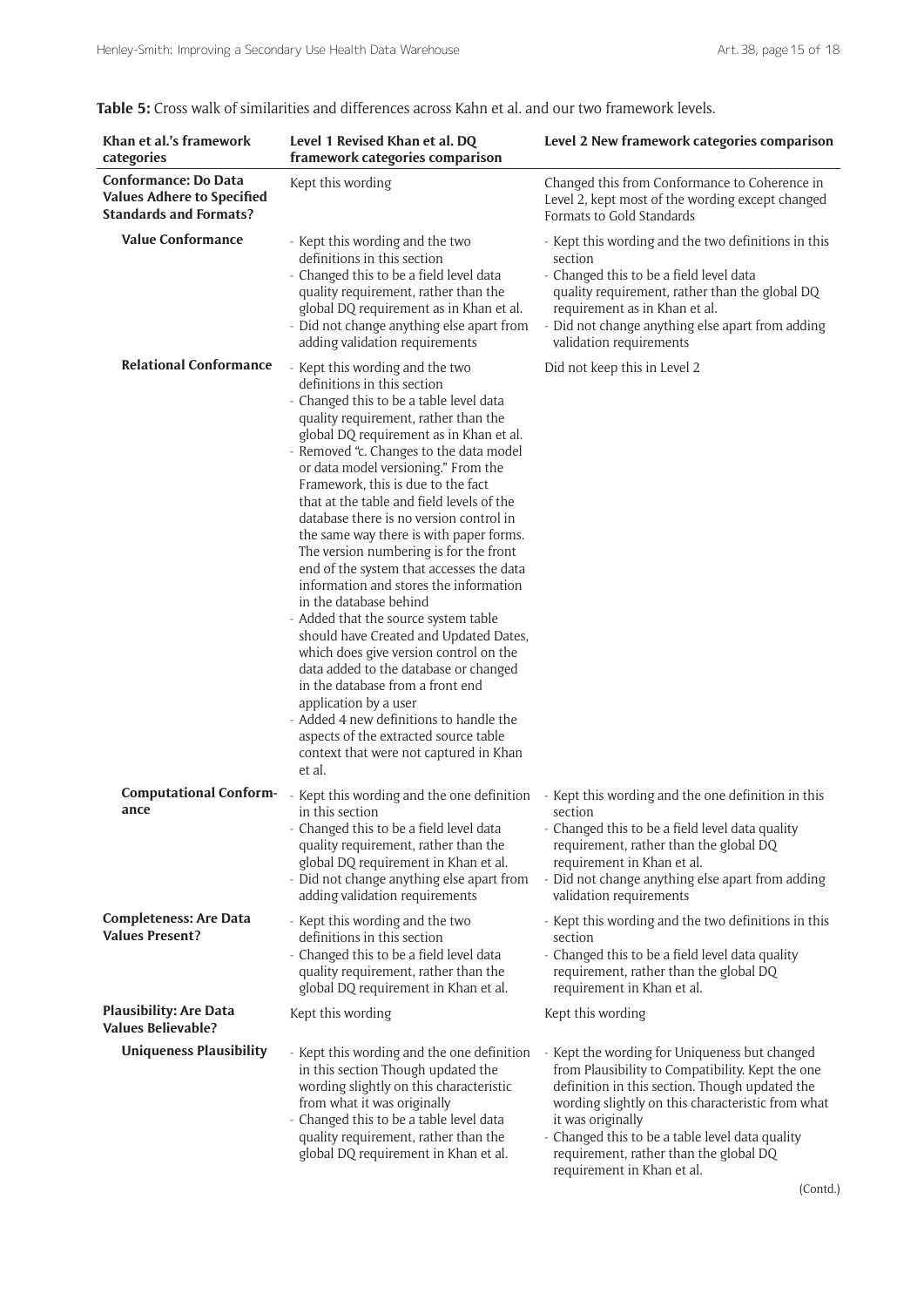| Khan et al.'s framework<br>categories                                  | Level 1 Revised Khan et al. DQ<br>framework categories comparison                                                                                                                                                                                                                                                       | Level 2 New framework categories comparison                                                                                                                                                                                                                                                                                                              |
|------------------------------------------------------------------------|-------------------------------------------------------------------------------------------------------------------------------------------------------------------------------------------------------------------------------------------------------------------------------------------------------------------------|----------------------------------------------------------------------------------------------------------------------------------------------------------------------------------------------------------------------------------------------------------------------------------------------------------------------------------------------------------|
| <b>Atemporal Plausibility</b>                                          | - Kept this wording and the four<br>definitions in this section<br>- Changed this to be a field level data<br>quality requirement, rather than the<br>global DQ requirement in Khan et al.                                                                                                                              | - Kept the wording for Uniqueness but changed<br>from Plausibility to Compatibility. Kept the one<br>definition in this section Though updated the<br>wording slightly on this characteristic from what<br>it was originally<br>- Changed this to be a field level data quality                                                                          |
| <b>Temporal Plausibility</b><br>New level 1 and level 2 Sections added | - Kept this wording and the three<br>definitions in this section.<br>- Changed this to be a table level data<br>quality requirement, rather than the<br>global DQ requirement in Khan et al.<br>- Changed this to be a table level data<br>quality requirement, rather than the<br>global DQ requirement in Khan et al. | - Kept the wording for Uniqueness but changed<br>from Plausibility to Compatibility. Kept the one<br>definition in this section. Though updated the<br>wording slightly on this characteristic from what<br>it was originally<br>- Changed this to be a table level data quality<br>requirement, rather than the global DQ<br>requirement in Khan et al. |
| Not in Khan et al.                                                     | Data warehouse context characteristics                                                                                                                                                                                                                                                                                  | Research question context framework                                                                                                                                                                                                                                                                                                                      |
|                                                                        | Source system name and table name<br>context characteristics                                                                                                                                                                                                                                                            | Source system table assessment framework                                                                                                                                                                                                                                                                                                                 |
|                                                                        | Table name data quality framework<br>characteristics                                                                                                                                                                                                                                                                    | Source system table name framework<br>characteristics                                                                                                                                                                                                                                                                                                    |
|                                                                        |                                                                                                                                                                                                                                                                                                                         | Data coherence added to the source table name<br>framework                                                                                                                                                                                                                                                                                               |
|                                                                        | Field name context characteristics                                                                                                                                                                                                                                                                                      | Source system field assessment framework<br>characteristics                                                                                                                                                                                                                                                                                              |
|                                                                        | Field name data quality framework<br>characteristics                                                                                                                                                                                                                                                                    | Source system field name framework<br>characteristics                                                                                                                                                                                                                                                                                                    |
|                                                                        | Field name data quality framework overall<br>results documented                                                                                                                                                                                                                                                         | Field name data quality framework overall results<br>documented                                                                                                                                                                                                                                                                                          |
|                                                                        | Table data quality framework overall<br>results documented                                                                                                                                                                                                                                                              | Table data quality framework overall results<br>documented                                                                                                                                                                                                                                                                                               |

• The original context sections of the DQ framework checklist as shown in Appendix B, were missing the context of the data warehouse characteristics, along with the method used to extract the data from the source system. This was addressed in the reworked framework.

Through testing the enhanced Level 1 DQ original framework and finding the areas that did not work – and assessing why they did not work and what was missing from the context sections we had added to Kahn et al.'s framework – we were able to rework and re-test as shown in the Level 1 reworked DQ framework template in Appendix C.

The main difference between Level 1 and Level 2 is that within Level 2 there is no requirement for computational conformance for the table to be assessed against, but rather the data need to be assessed against data coherence at the table DQ level. This Level 2 DQ framework performed well when tested and modifications were not required within the confines of this research. Only an adjustment to the explanation/validation steps was performed, to ensure that clear and concise understanding and meaning would be delivered to the user of the framework.

In summary, leveraging the framework developed by Kahn et al. allowed our research to focus on how to apply context around data quality characteristics and how to develop a two level DQ framework to ensure that quality and context are maintained throughout the quality assessment processes in a health data warehouse. Testing the Level 1 framework within a simulated environment proved feasible to highlight issues when applying the contextual components to the DQ framework. Developing and testing the Level 2 framework against a typical real-world research question showed that the Level 1 data quality characteristics and the explanation on how to apply them could be maintained in context in the Level 2 assessment.

This work has shown that it is possible to apply context systematically in assessing data quality. Assessment of the data can be performed when clearly documented parameters, variables and restrictions are outlined prior to reviewing the data at a table and field level, either for generic data quality or to answer questions about data that are specific to a research question or area of interest. Documentation of the overall assessment findings at both level 1 and level 2 and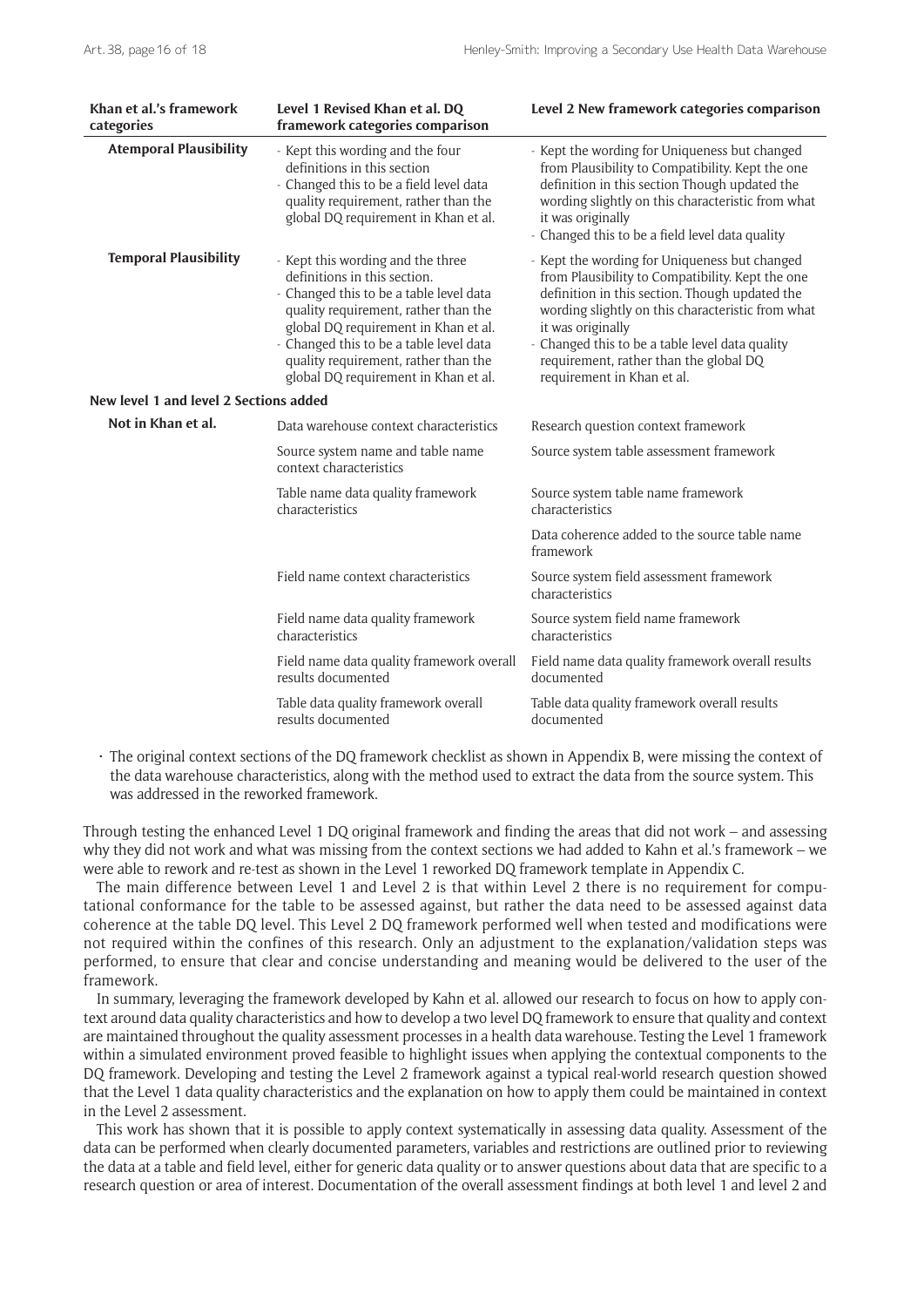any data issues held within the assessed data could be the basis for reports to recipients of the data from a warehouse. Such reports would help them use these data more carefully to meet their needs, with fewer misinterpretations, misunderstandings and methodological issues.

# **Conclusion**

Health research increasingly depends on data quality assessment that can review and report the fitness for use of data from electronic health records, not only in the context of their source systems but also in the context of their intended secondary uses. Otherwise, data structure biases, data entry issues, ambiguity about what data represent, and many other varying aspects of data, have the potential to affect the value of health research findings. A multi-level data quality framework such as we have presented in this paper is designed to provide a means for data for secondary use to be assessed in terms of the initial purpose of the data, in terms of transformations made in the delivery and representation of data within a data warehouse, and in terms of the subsequent intentions for secondary uses of the stored data.

Our research reinforces more global principles of data quality in relation to health data specifically: "In a database, the data have no actual quality or value […] they only have potential value that is realized only when someone uses the data to do something useful"; "Data quality is related to use and cannot be assessed independently of the user" [10]. Our work is applicable in principle to other health data warehouses besides our test warehouse. With further refinement it may lead to a consistent, contingent and potentially computational approach to determining health data quality in secondary use contexts; and may improve how such health data are reviewed, assessed and valued.

The framework proposed here needs to be validated in real-world settings. The next stage of our research will apply this framework in the primary care data warehouse of a major biomedical research institute. This stage will refine the framework, potentially with new data quality sections and data quality characteristics that perform better across the two different contextual levels, and that identify and document potential bias that comes with the use of secondary data. This stage will also result in the development and documentation of a routine method to store the EHR table and column meanings and context. We expect that this will evolve to become a practical tool that can be used widely in other data warehouses to curate knowledge about the context and meaning of health data for improved secondary use.

### **Additional Files**

The additional files for this article can be found as follows:

- **Appendix A.** Initial level 1 DQ framework sections and sub-sections. DOI: <https://doi.org/10.5334/egems.298.s1>
- • **Appendix B.** Initial Level 1 Data quality framework and checklist in template. DOI: [https://doi.org/10.5334/](https://doi.org/10.5334/egems.298.s2) [egems.298.s2](https://doi.org/10.5334/egems.298.s2)
- • **Appendix C.** Revised Level 1 Data quality framework and checklist in template. DOI: [https://doi.org/10.5334/](https://doi.org/10.5334/egems.298.s3) [egems.298.s3](https://doi.org/10.5334/egems.298.s3)
- • **Appendix D.** Level 2 Data quality framework and checklist in template. DOI: [https://doi.org/10.5334/](https://doi.org/10.5334/egems.298.s4) [egems.298.s4](https://doi.org/10.5334/egems.298.s4)

#### **Competing Interests**

The author has no competing interests to declare.

#### **References**

- 1. **Wang, RY** and **Strong, DM.** Beyond accuracy: what data quality means to data consumers. *J Manage Inf Syst*. 1996; 12(4): 5–33. DOI: <https://doi.org/10.1080/07421222.1996.11518099>
- 2. **Kahn, MG, Callahan, TJ, Barnard, J, Bauck, AE, Brown, J, Davidson, BN,** et al. A harmonized data quality assessment terminology and framework for the secondary use of electronic health record data. *eGEMs*. 2016; 4(1): 1244. DOI:<https://doi.org/10.13063/2327-9214.1244>
- 3. **Verheij, RA, Curcin, V, Delaney, BC** and **McGilchrist, MM.** Possible sources of bias in primary care electronic health record data use and reuse. *J Med Internet Res*. 2018; 20(5): e185. DOI: <https://doi.org/10.2196/jmir.9134>
- 4. **Royal Australian College of General Practitioners RACGP.** Standard 1.7 Content of patient health records: Royal Australian College of General Practitioners. n.d. [4th ed]. Available from: [http://www.racgp.org.au/](http://www.racgp.org.au/standards/171) [standards/171.](http://www.racgp.org.au/standards/171)
- 5. **Australian Digital Health Agency ADHA.** Resources for Implementers and Developers: Australian Digital Health Agency; 2017. Available from: <https://www.digitalhealth.gov.au/implementation-resources>.
- 6. **Bailie, R, Bailie, J, Chakraborty, A** and **Swift, K.** Consistency of denominator data in electronic health records in Australian primary healthcare services: enhancing data quality. *Australian Journal of Primary Health*. 2015; 21(4): 450–9. DOI:<https://doi.org/10.1071/PY14071>
- 7. **Kreuzthaler, M, Schulz, S** and **Berghold, A.** Secondary use of electronic health records for building cohort studies through top-down information extraction. *Journal of Biomedical Informatics*. 2015; 53: 188–95. DOI: <https://doi.org/10.1016/j.jbi.2014.10.010>